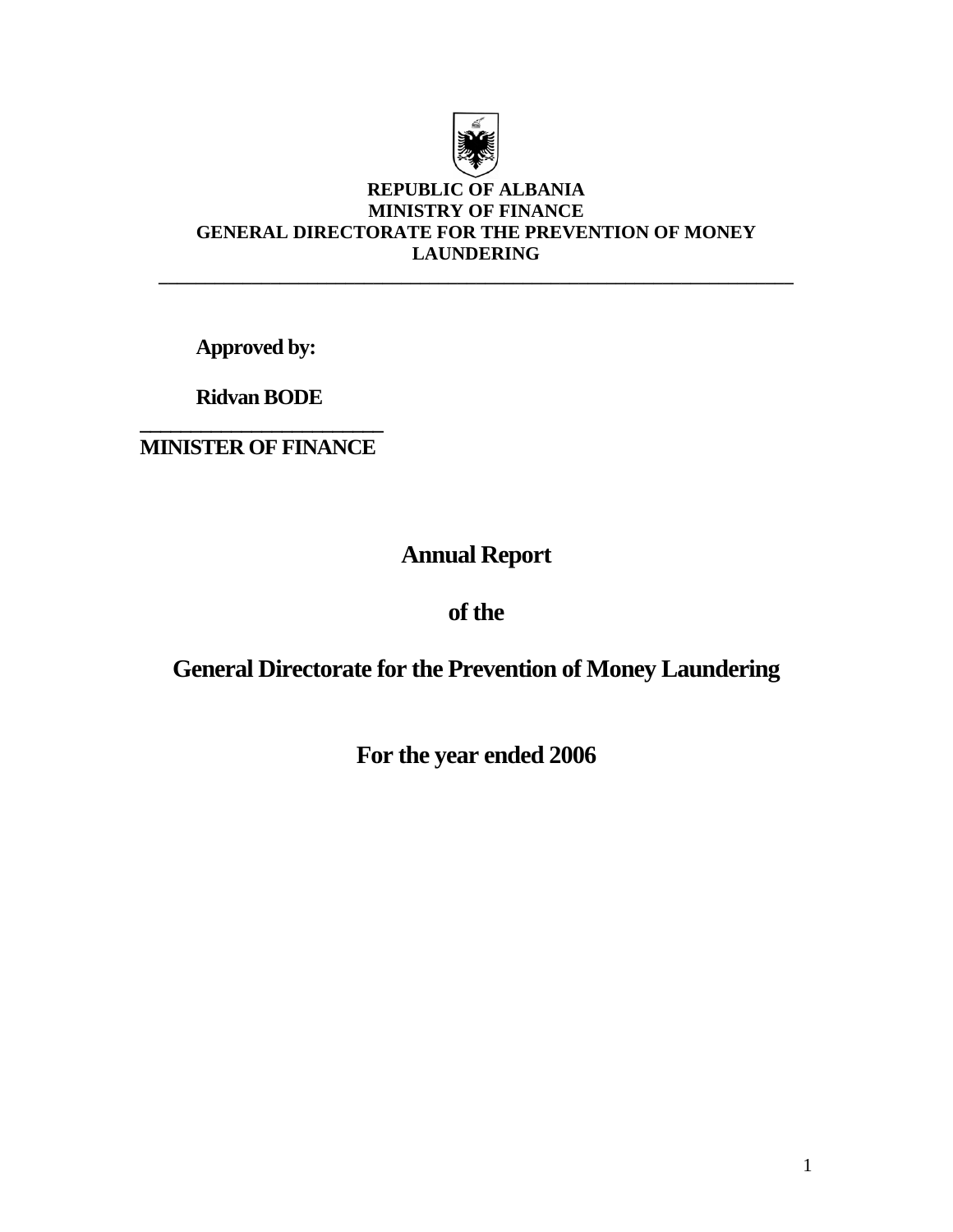# **Annual Report 2006**

#### **Of the General Directorate for the Prevention of Money Laundering The Albanian FIU**

| 1. |                                                                                 |
|----|---------------------------------------------------------------------------------|
|    |                                                                                 |
|    |                                                                                 |
|    |                                                                                 |
|    |                                                                                 |
|    |                                                                                 |
| 2. | The inspections carried out, the supervised subjects and the proposed           |
|    |                                                                                 |
| 3. |                                                                                 |
|    | Reports sent from the GDPML to the General Prosecutor's Office,<br>$\circ$      |
|    | Ministry of Interior, etc. for further                                          |
|    |                                                                                 |
|    |                                                                                 |
|    | $\circ$                                                                         |
|    | With-the-General-Directorate-of-the-State-Police 11<br>$\Omega$                 |
|    | $\Omega$                                                                        |
|    |                                                                                 |
| 4. | Freezing Orders according to the date, account number, name and                 |
|    |                                                                                 |
| 5. |                                                                                 |
|    | Received reports from the law enforcement agencies of the Law for the           |
|    |                                                                                 |
|    |                                                                                 |
|    |                                                                                 |
|    |                                                                                 |
|    |                                                                                 |
|    | 5.4 Reports received from the Central Office of the Real Estate                 |
|    |                                                                                 |
|    |                                                                                 |
| 6. | Exchange of information (given and received) with law subjects and other        |
|    |                                                                                 |
|    | 6.1Information Exchange by Albanian FIU with other                              |
|    |                                                                                 |
|    |                                                                                 |
|    | 7.1 Reports sent from the GDPML to the General Prosecutor's Office, Ministry of |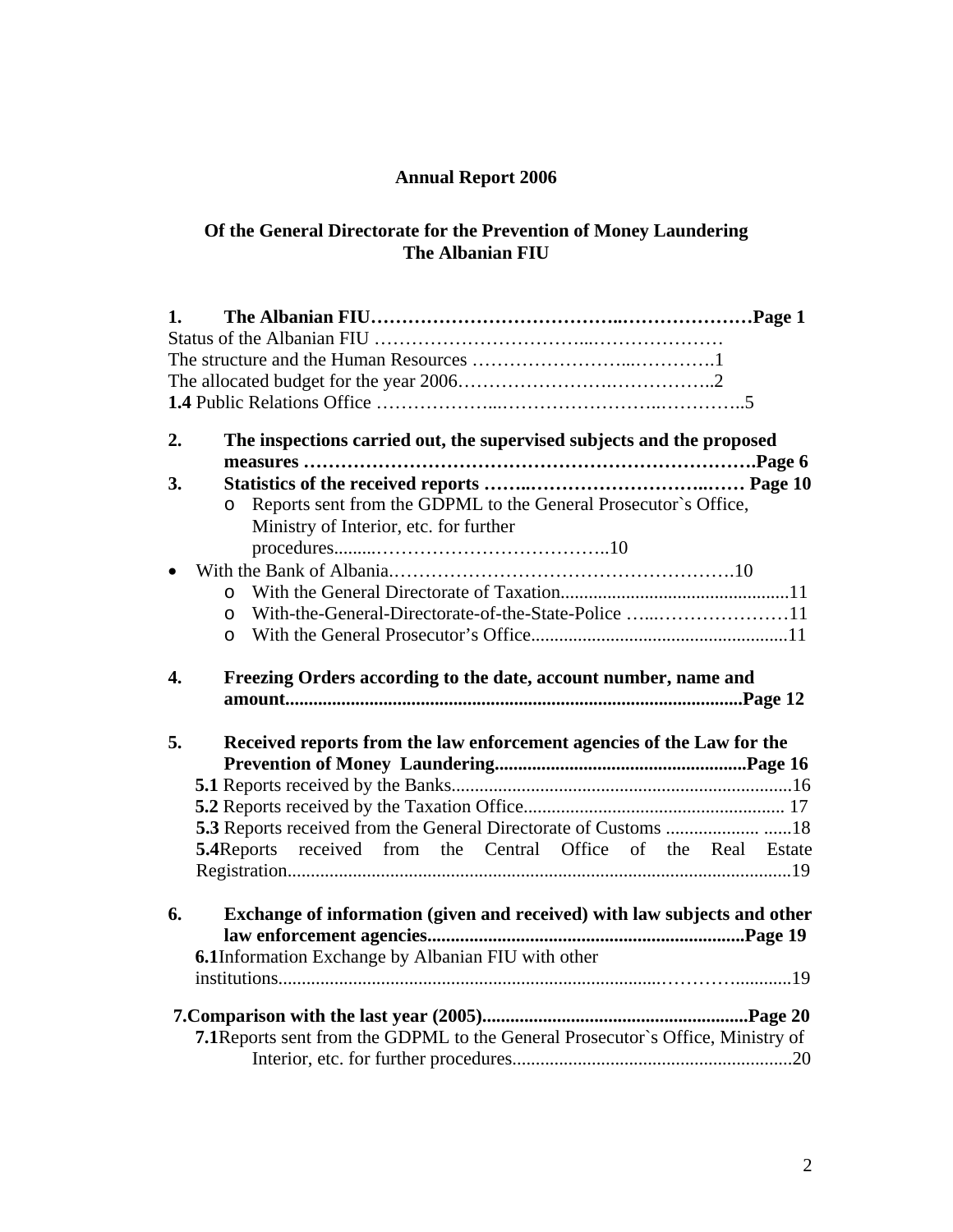|     | 7.2Received reports from the law enforcement agencies of the Law for<br>thePrevention-of-Money- |
|-----|-------------------------------------------------------------------------------------------------|
|     |                                                                                                 |
| 8.  |                                                                                                 |
| 9.  |                                                                                                 |
| 10. | <b>Improvements of the Information Technology in the GDPMLPage</b><br>26                        |
| 11. | Main-job-objectives-of-the-GDPML-for-the-year-2007 Page 27                                      |
|     |                                                                                                 |
|     | 11.2 Identification, verification and financial information analysis (received                  |
|     | through the subjects forseen by law, from other partner institutions or foreign                 |
|     | 11.3 Strengthening inter-institutional cooperation and growing the cooperation                  |
|     |                                                                                                 |
|     |                                                                                                 |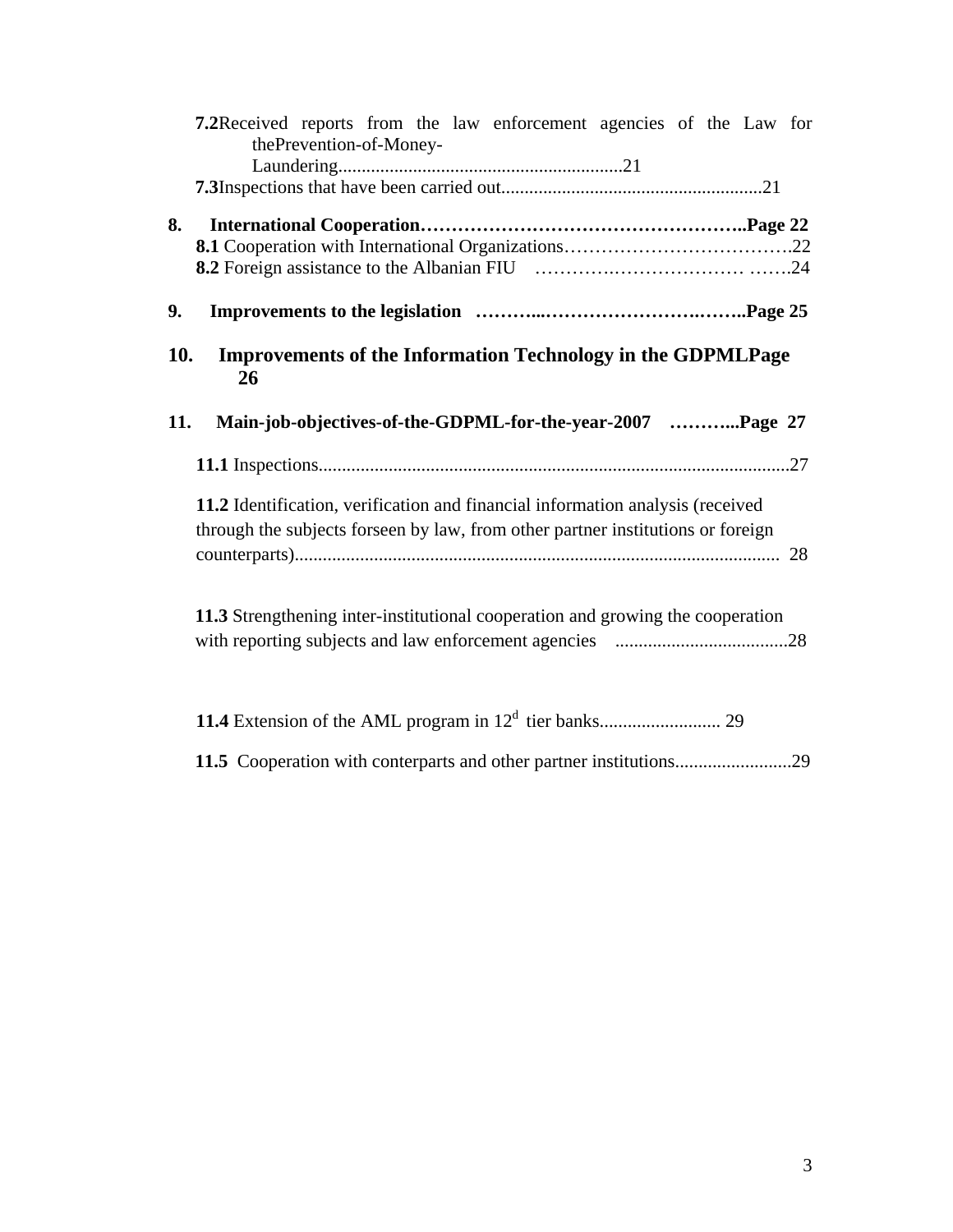**Tirana, Albania February 2007** 

#### **1. Albanian Financial Intelligence Unit (Albanian FIU)**

#### **1.1 The status of the Albanian FIU**

The General Directorate for the Prevention of Money Laundering, acting as the Responsible Authority, operates independently according to the Law no.8610 dated 17.05.2000 "On the Prevention of Money Laundering" amended with Law no. 9084, dated 19.06.2003 "For some additional and amendment in Law no. 8610, dated 17.05.2000 ''On the Prevention of Money Laundering", and is accountable directly to the Minister of Finance. The General Directorate for the Prevention of Money Laundering (GDPML) is an independent decision-making authority over the matters within its responsibility, such as money laundering.

The General Directorate for the Prevention of Money Laundering acts as a specialized financial unit to prevent and fight the money laundering and the financing of terrorism. The General Directorate functions as a national center (Financial Intelligence Unit) charged with data set, data analyzing and disseminating for the possible activities of money laundering.

All the employees are recruited under the Civil Servant Law no. 8549 date 11.11.1999.

The Albanian FIU is an administrative unit according to the model defined by Egmont Group.

#### *Mission*

The FIU Mission is " to work jointly with our national and international partners, in order to detect and combat money laundering and financing of terrorism activities''.

#### **1.2 Organization structure and Human Resources**

The Prime Minister with the Decree number 10 date 24.01.2006 ''for the approval of the structure and functioning of the General Directorate for the Prevention of Money Laundering'', approved the organization structure of the General Directorate for the Prevention of Money Laundering.

Based on the above-mentioned Decree, the number of the GDPML employees was increased from 10 to 22. There is an essential need for professional trainings, due to the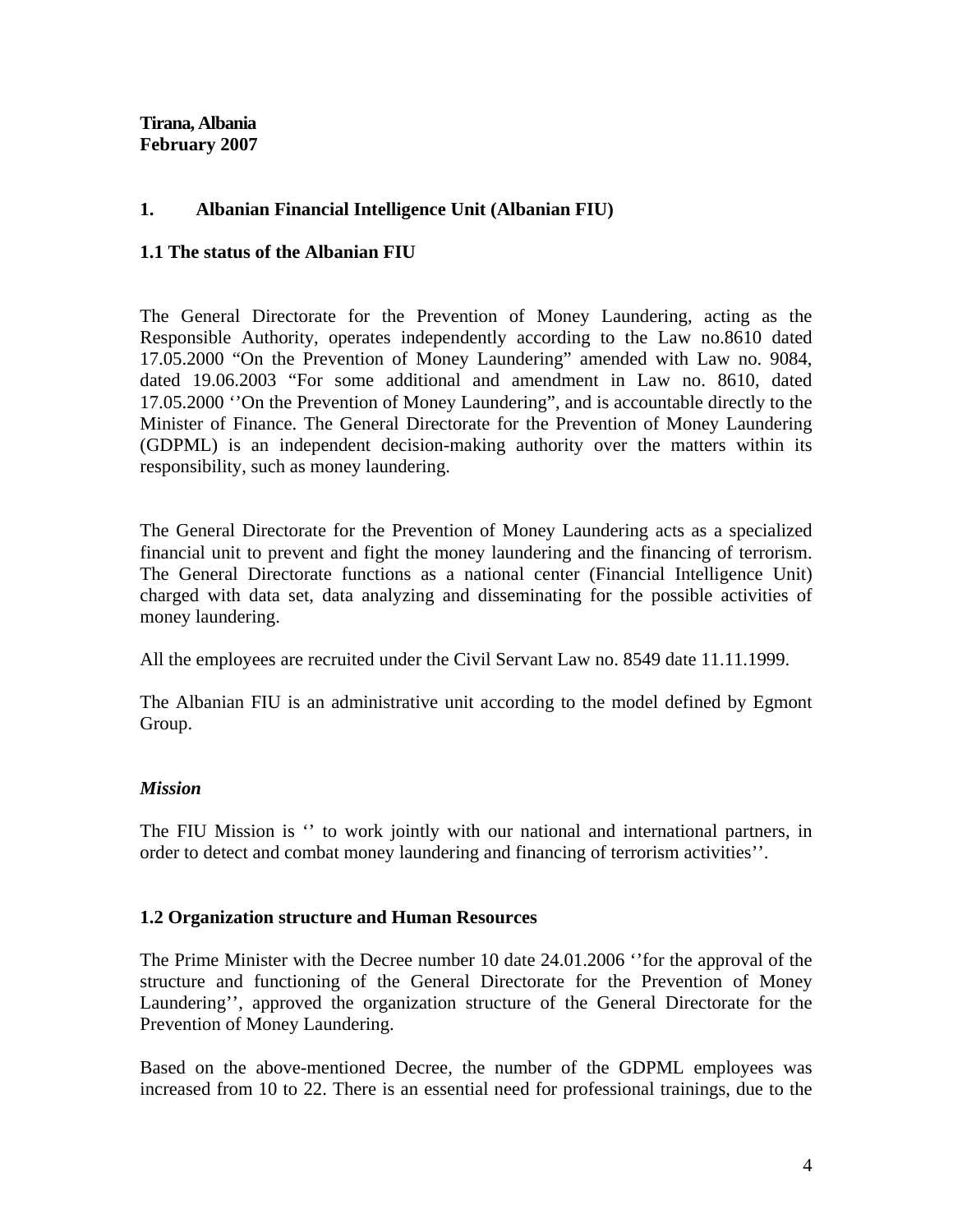special job nature, for the new recruited specialists as well as the experienced ones, even though the Financial Crimes Enforcement Network, American counterpart, and OSCE, have organized different trainings.

The following is the organization structure of the GDPML. There are 8 (eight) leaders (sector's chief and directors), and 2 (two) specialists for every department's sector, transforming the existing structure in a non-productive one.



#### **1.4 Public relation office during 2006**

Since 2005, GDPML has initiated a public awareness campaign with regard to the phenomena of money laundering and terrorism financing. Steps were taken for public awareness towards penalties and administrative measures for non-declaration of cash at the borders and the negative impact of the informal currency exchange markets.

This was considered to be a necessary step after drafting of the National Plan for controlling of the cash movements in the Republic of Albania from the Council of Coordination of the Fight against Money Laundering.

During 2006 the GDPML was committed in the organization of the public awareness campaign, trainings and workshops for the existing law subjects as well as for the subjects that will be included in the new law drafted from the specialists of the partner institutions, under the special care of the International Monetary Fund.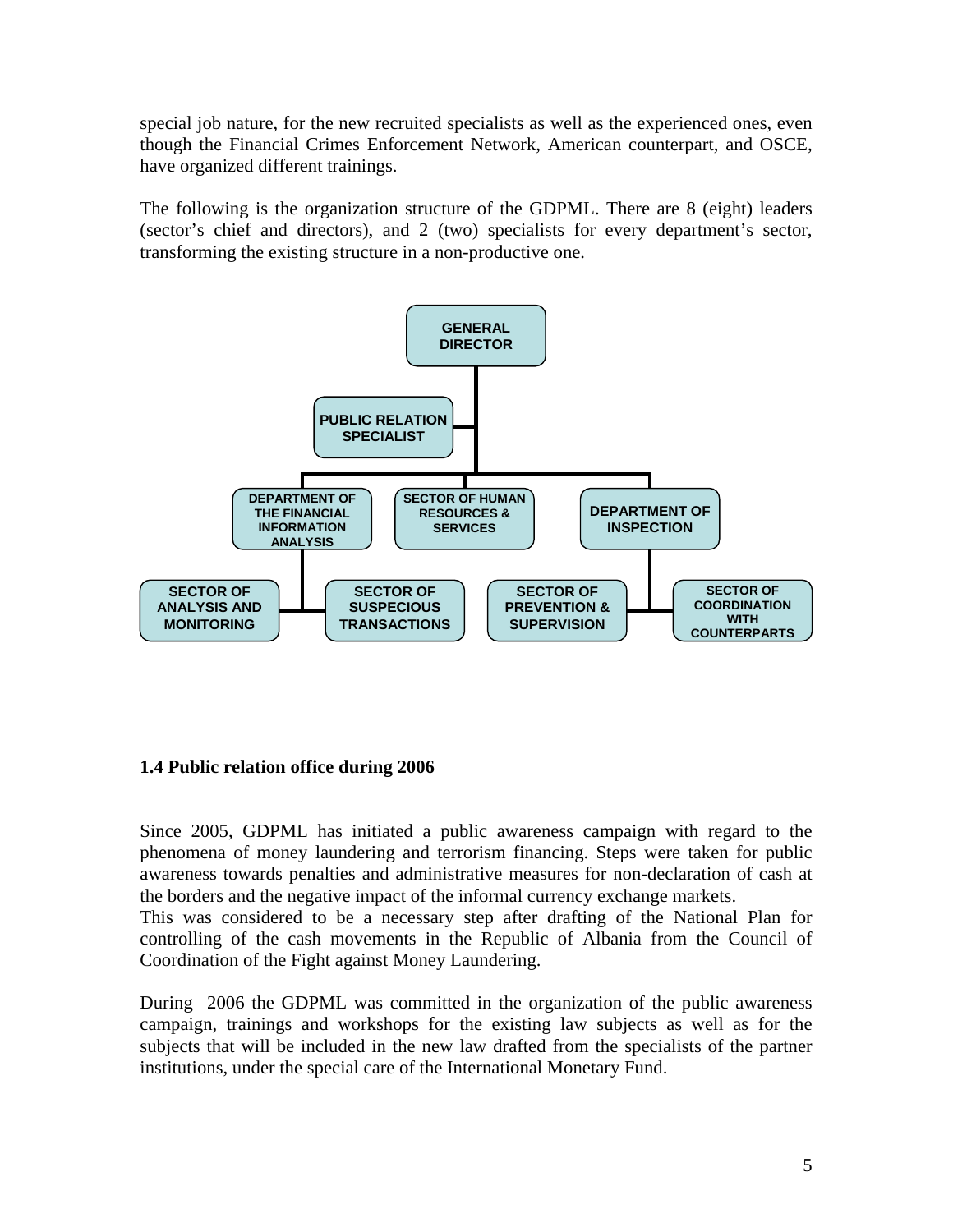- 3 (three) workshops have been organized:
	- 1. On the awareness of the second tier banks in regards of the importance of the cash transaction (CTR, transactions over the threshold defined by the law, 20 million Albanian lek) and suspicious transaction report (STR, creating suspicions on the illicit origin of the funds, on the destination etc). This workshop was organized in the beginning of September 2006 for the employees of the Emporiki Bank, in the frame of the implementation of the new software for the Cash Transaction Reports to the Responsible Authority (GDPML). The General Director managed the training together with the analysts that demonstrated a practical fill in of the electronic forms of reporting.
	- 2. Workshop on the investigation of the financial crimes, terrorism financing and money laundering organized by the end of September 2006 from the United States Defense Department of International Legal Studies, in cooperation with PAMECA, ICITAP and OPDAT. The participants were specialists from the GDPML and other partner institutions that work together in the fight against terrorism financing and money laundering.
	- 3. Workshop for the presentation of the final version for the electronically reporting program (AML), the awareness of the reporting subjects, like banks, financial institutions and other and on the importance of this reporting to the GDPML. This workshop was organized by the GDPML, assisted and financed by the OSCE. Most of the second tier banks shared their experience with regard to the electronically reporting. Trainings for the IT experts of the second tier banks have been organized from the GDPMLand representatives of INTECH+ Company, which designed and implemented the AML program. Also specialists of the General Directorate of Customs, General Directorate of Taxation, the Central Office for the Registration of the Real Estate, Securities Supervising Authority, Bar Association, Notaries, Albanian Banker Association, etc, took part in the training seminar. The discussions were mainly focused in the reporting methods that will be included in the new law for the prevention of money laundering, the best and the most efficient methods for the inter-institutional cooperation that should be reflected in their reporting to the GDPML as the Responsible Authority for receiving, analyzing and disseminating of the financial information concerning suspected proceeds of crime in order to combat money laundering and terrorism financing. A demonstration of the final version of AML program was performed followed by the discussions of the representatives of the five pilot banks and other reporting subjects.

During the 2006, the GDPML web site has been realized, including designition and the on line publication ([www.fint.gov.al](http://www.fint.gov.al/)). This web site beside from the general information on the structure, organization, activity, mission and the objectives of the Albanian FIU, offers also important issues that enable receiving of public information, about these two threatening phenomena of the last years. The Office for the Public Relations as an important part of the GDPML structure (of the new ones that will be approved) is in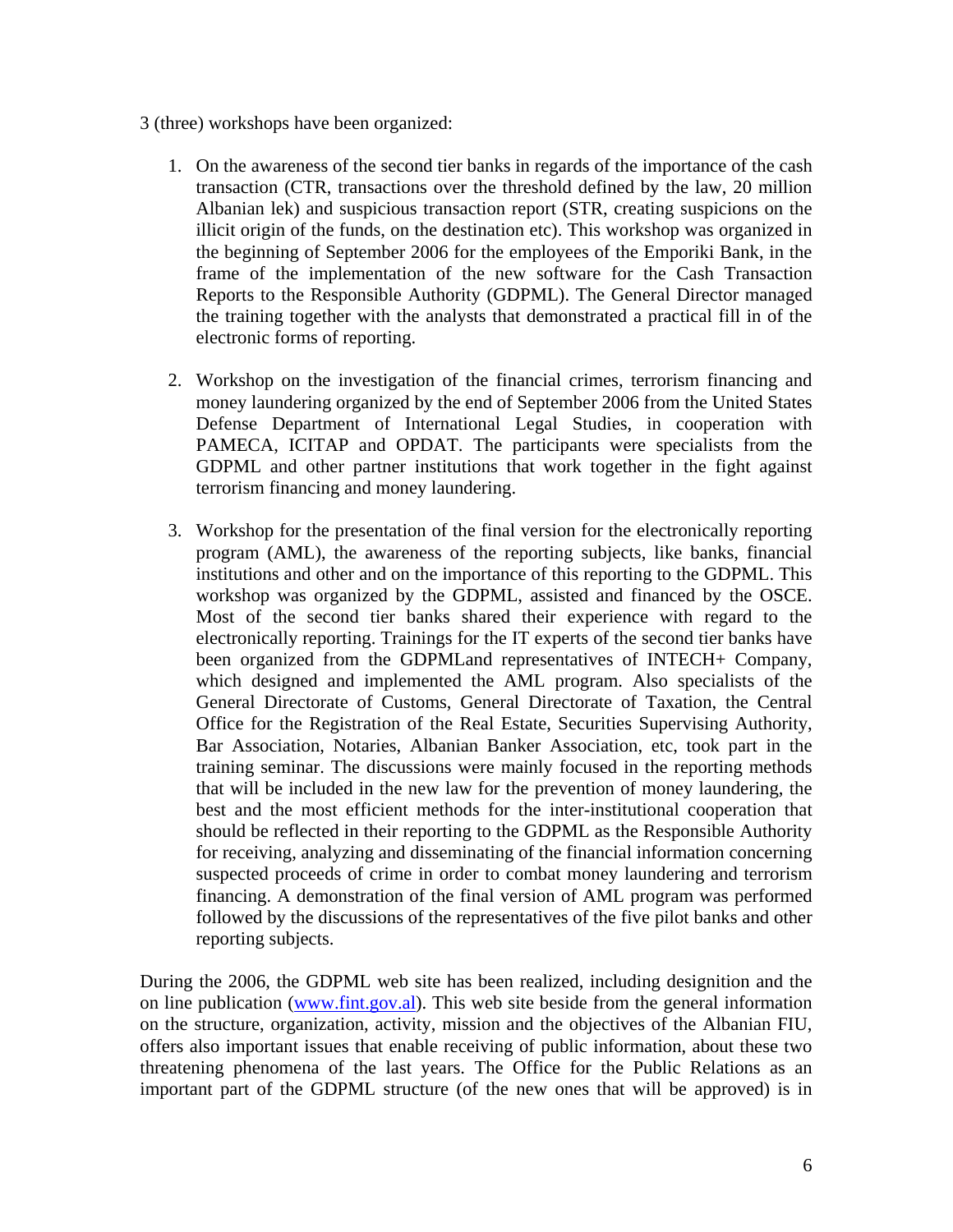charge for the maintenance of the web site, . In this web-site there are also contact addresses or phone numbers that enable the exchanging of non-financial information, the answering of the frequently asked questions and the welcoming ofsuggestions.

### **2. Inspections, inspected subjects and proposed measures**

The re-organization of the Albanian FIU,,as an urgent need for making the structure more responsible in identification, awareness and obligation of the reporting subjects according to the law requirements gave more competences to the Inspections Directorate.

, The objectives of the Albanian FIU in this regard are to focus on the submission of the Cash Transaction Reports (CTR) and Suspicious Transaction Reports (STR). This is enabled through planning and implementing on-site inspections and filling up the inspection report.

| No.                     | <b>Subject</b>              | <b>Total of the Subject</b> | No. Of<br><b>inspected</b><br>subjects | <b>Inspection in %</b> |
|-------------------------|-----------------------------|-----------------------------|----------------------------------------|------------------------|
|                         | <b>Customs Authorities</b>  | 23                          | 14                                     | 60.8                   |
| $\overline{2}$          | Games and casinos           | 49                          | 9                                      | 18.3                   |
| 3                       | <b>Insurance Companies</b>  | 12                          | 4                                      | 33.3                   |
| $\overline{\mathbf{4}}$ | <b>Exchange Offices</b>     | 48                          | 5                                      | 10.4                   |
| 5                       | Means of Transport 12       |                             | 12                                     | 100                    |
|                         | Trade                       |                             |                                        |                        |
| 6                       | H.I.D.C.I.P.                | 37                          | 10                                     | 27                     |
| 7                       | Non-profit                  |                             | 16                                     |                        |
|                         | Organizations               |                             |                                        |                        |
| 8                       | <b>Travel Agencies</b>      | 117                         | 26                                     | 22.2                   |
| 9                       | <b>Taxation Authorities</b> | 37                          | 4                                      | 10.8                   |
|                         | <b>Total</b>                | 335                         | <b>100</b>                             |                        |

Between January and December 2006, based on the inspections program and the assistance given to the reporting subjects, inspections were carried out as follows:

 The inspectors of GDPML during the in-site inspections in these 100 entities faced and verified the following problems concerning:

#### **3. Statistics of the received reports**

**3.1 Reports sent from the GDPML to the General Prosecutor, Ministry of Interior, etc, for further follow-up procedures**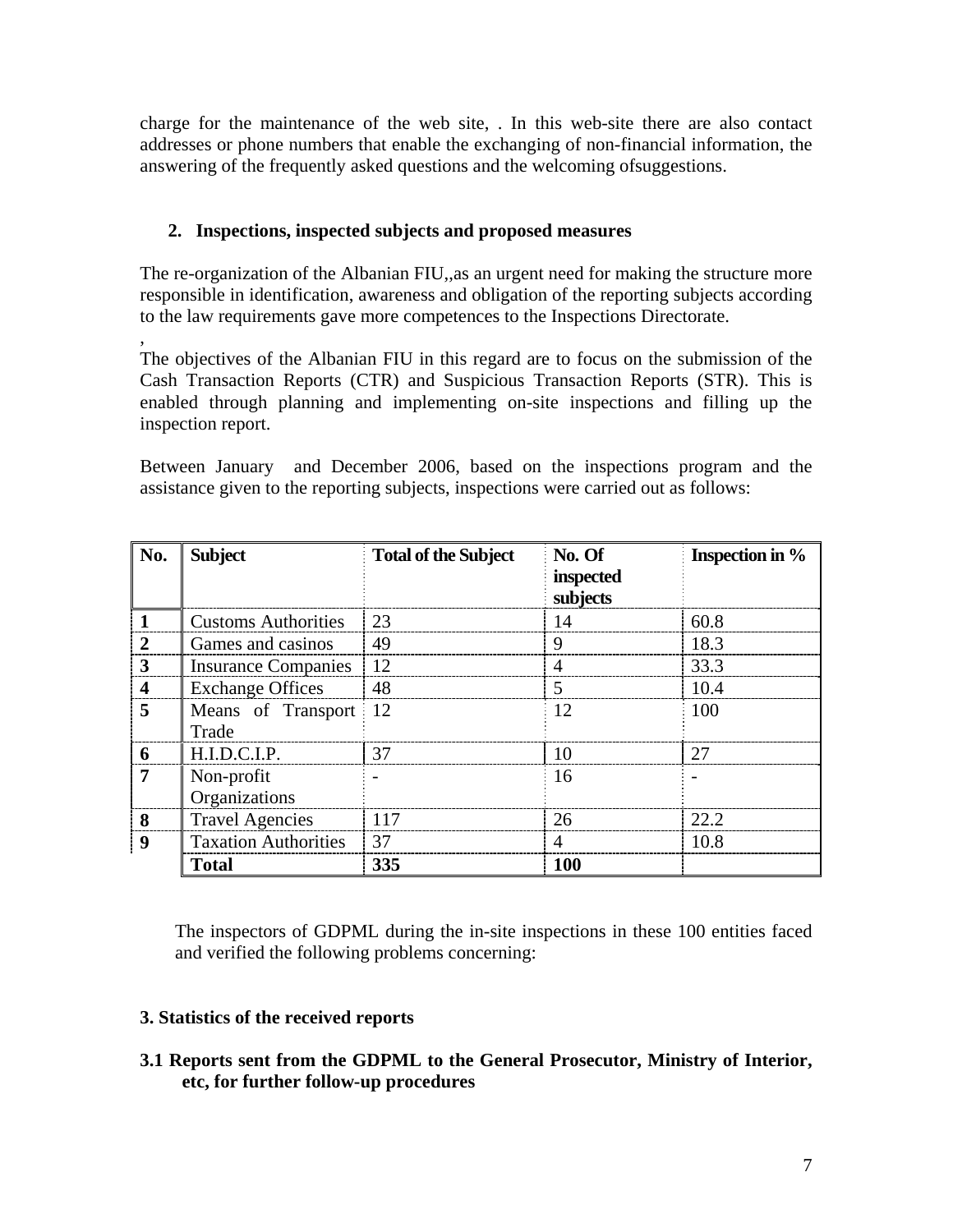| No.            | <b>Description</b>                                            | <b>Year 2006</b> |
|----------------|---------------------------------------------------------------|------------------|
|                | To the Bank of Albania                                        | 19               |
| $\overline{2}$ | To the General Directorate of Taxation for tax evasion        | 8                |
| 3              | To the Police for investigation                               | 11               |
| 4              | To the Prosecutors Office                                     | 3                |
|                | for money laundering                                          |                  |
|                | terrorism financing                                           |                  |
| 5              | Convicted (money laundering)                                  | $\mathbf 0$      |
| 6              | Under judgment                                                | 0                |
| 7              | <b>Measures taken:</b>                                        |                  |
|                | <b>1. Freezing orders</b> (assets, real estate, investments): | 8                |
|                | - Money laundering                                            |                  |
|                | -Terrorism financing                                          |                  |
|                | (additional orders)                                           | 8                |
|                | 2. Frozen bank accounts                                       |                  |
|                | Money laundering                                              |                  |
|                | Terrorism financing                                           |                  |

Only the cases with sufficient suspicious elements or evidencies to commence a lawsuit or further investigation for money laundering or terrorism financing have been referred to the General Prosecutor's Office.

The cases referred to the Criminal Police (the Directorate for the Fight against the Organized Crime) in the Ministry of Interior are related to the ones needing police investigations and other elements before handing it over to the General Prosecutior for lawsuit. After the police investigation is completed, the lawsuit to the prosecutor may be done by the police notifying the Responsible Authority (FIU) or through the last one without excluding the case of cooperation. Except of these cases, other ones, tax evasion, have been submitted for further investigation, or other cases for non-licensing in the Bank of Albania.

#### **3.2 With the Bank of Albania**

During the 2006, have been sent 19 reports a) 16 for attention to the second level banks for deficiencies in filling up the STR and SAR forms and b) 1 report for ceasing the money exchange activity for non-licensed individuals, c) 1 report on some suspicious bank transactions of an Albanian citizen d) 1 report on some suspicious bank transactions of a company.

The remarks done to the second level banks were related to the mistakes in filling up the STR and SAR forms, delays in submitting to the GDPML and also changing too often the contact person in these banks. Considering that the cooperation with the second level banks has been a good one in the framework orf the prevention of money laundering as well as for the fight against terrorism financing, the GDPML has organized meetings with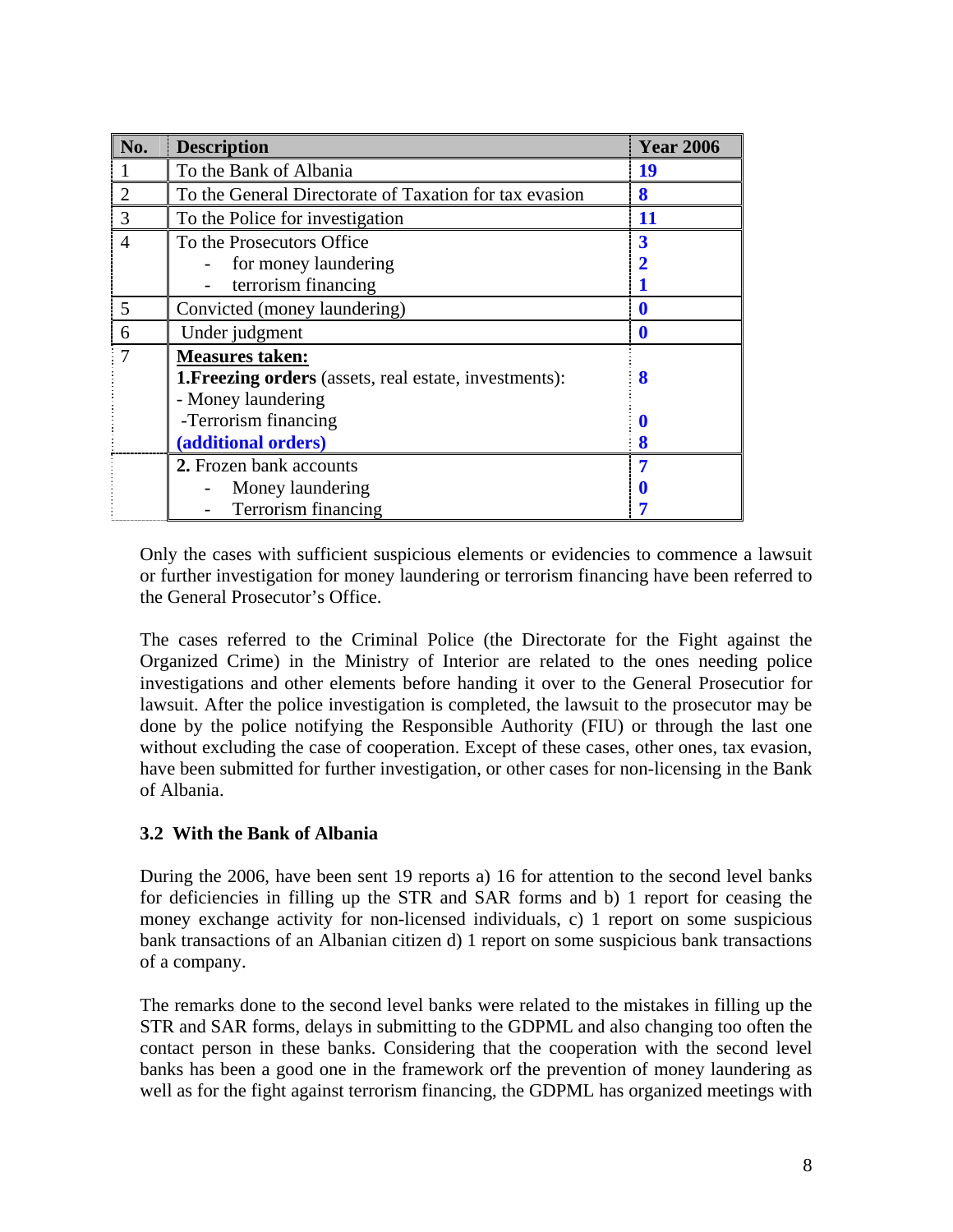all the contact persons discussing all the deficiencies in filling up the STR and CTR forms, also the difficulties faced from the banks in the legal framework. Except the direct contacts with some banks, trainings have been organized with the staff in charge with the prevention of money laundering and terrorism financing. In the training workshops, (organized with the First Investment Bank and Emporiki Bank) is explained the existing law for the prevention of money laundering, the law for the measures against the terrorism financing, bylaws and regulations for their implementation, the ways of filling up the form and the indicators in the cases of the suspicious activities. Also in these workshops to the bank staff was introduced the role of the Financial Action Task Force and its 40+9 recommendations.

### **3.3 With the General Directorate of Taxation**

During the 2006, 8 cases are referred to the General Directorate of Taxation, for tax evasion and income hidings, 4 companies and some physical persons (Albanian citizens).

The above-mentioned cases have been referred to the General Directorate of Taxation as the result of exercising non-licensed activities, profits from the non-declare sources in the tax authorities, tax evasion and cash transactions.

### **3.4 With the General Directorate of the State Police**

During the 2006, 11 cases, for incomes coming from illegal sources, have been referred for further investigations, all the cases being for Albanian citizens.

**7.2 – Received reports from the law enforcment subjects for the Prevention of Money Laundering** 

| Nr  | <b>DESCRIPTION</b>                                         | <b>CTR</b><br>2005 | <b>CTR</b><br>2006      | <b>SAR</b><br>2005 | <b>SAR</b><br>2006 |
|-----|------------------------------------------------------------|--------------------|-------------------------|--------------------|--------------------|
| 2.1 | <b>Banks</b>                                               | 26869              | 46507                   | 6                  | 14                 |
| 2.2 | Other institutions                                         | 123                | 5                       | 21                 |                    |
| 2.3 | Taxes                                                      |                    |                         | 16                 |                    |
| 2.4 | Customs (cross border<br>cash declaration)                 |                    | 114                     | 33                 |                    |
| 2.5 | Registration Office<br>of<br><b>Real Estate Properties</b> |                    | $\mathbf{0}$            | 13                 |                    |
| 2.6 | <b>Bank of Albania</b>                                     |                    | $\overline{\mathbf{3}}$ |                    |                    |
| 2.7 | Ministry of Interior                                       |                    |                         | 18                 |                    |
|     | <b>TOTAL</b>                                               | 26992              | 46630                   | 107                | 15                 |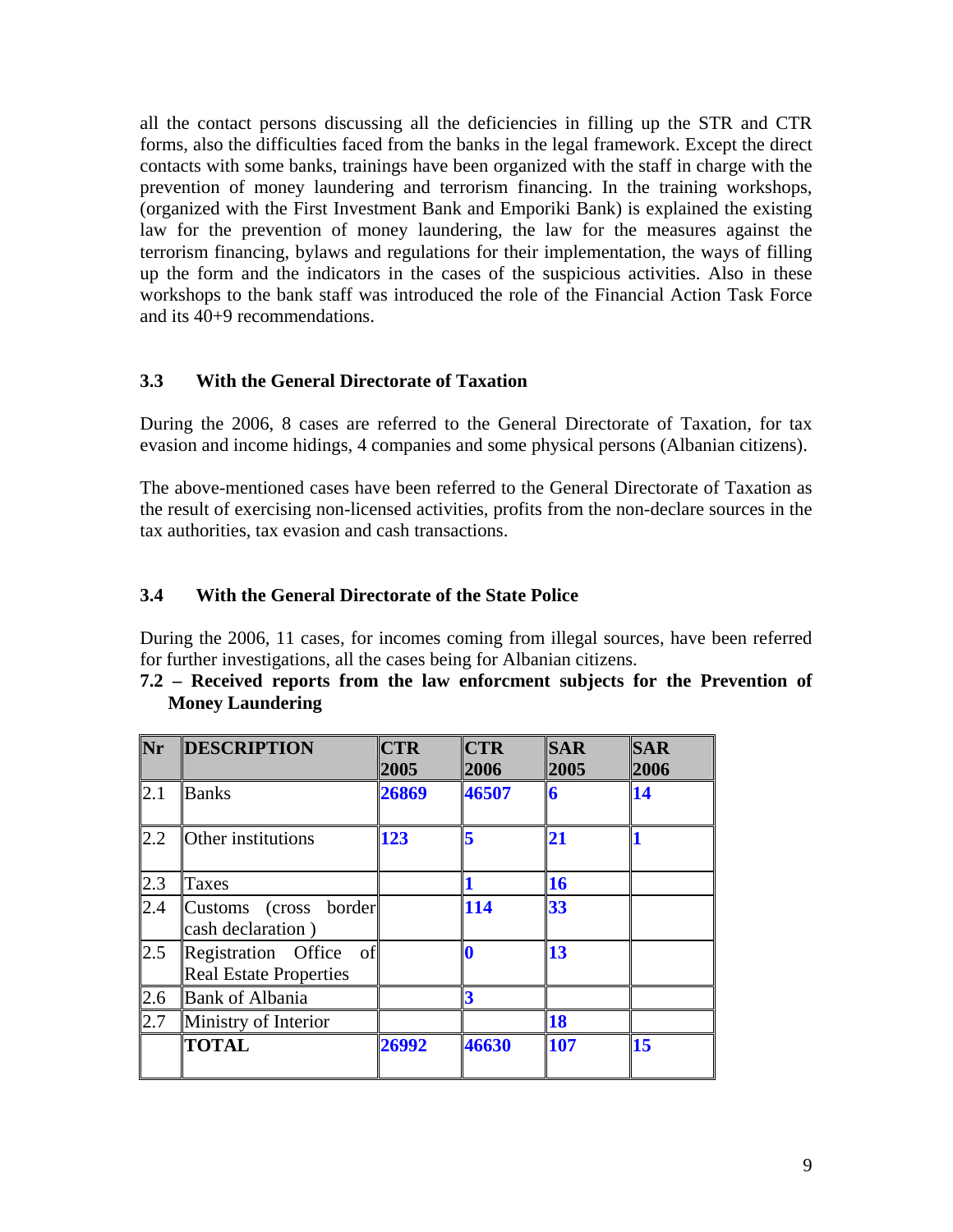#### **7.3 Inspections.**

| No.              | Type of subject                    | <b>Year 2005</b> | <b>Year 2006</b> |
|------------------|------------------------------------|------------------|------------------|
| 1                | <b>Customs authorities</b>         | $\blacksquare$   | 14               |
| $\overline{2}$   | <b>Gambling and Casinos</b>        | $\blacksquare$   | 9                |
| 3                | <b>Insurance Companies</b>         | 11               | 4                |
| $\boldsymbol{4}$ | <b>Exchanges Offices</b>           | $\blacksquare$   | 5                |
| 5                | <b>Trade of Vehicles</b>           |                  | 12               |
| 6                | Registration Office of Real Estate |                  | 10               |
|                  | Properties                         |                  |                  |
| 7                | Non-Profit Organisations           | $\blacksquare$   | 16               |
| 8                | <b>Travel Agencies</b>             | $\blacksquare$   | 26               |
| 9                | <b>Taxe Authorities</b>            | $\blacksquare$   | 4                |
|                  | <b>Total</b>                       |                  | 100              |

#### **8. International Cooperation**

#### **8.1 Cooperation with the International Orgnisations**

Considering the nature, danger and the global threatening of the money laundering the terrorism phenomena, to the albanian reality as well as to the throughout the world, we need to intensify the endeavours in our common goal. In this framework, the Albanian FIU cooperates with the international bodies which have given their assistance in improving the legal framework on the prevention of money laundering and terrorism financing.

During the 2006, the following international cooperations, took place:

• With the American Treasury Department, through its representative as the adviser near to the premises of the G.D.P.M.L. The representatives of the International Monetary Fund, also have given their assistance through a special mission with a particular focus in improving the legal framework on the prevention of money laundering, into full compliance with 40+9 Recommmendations of the Financial Action Task Force (FATF) and with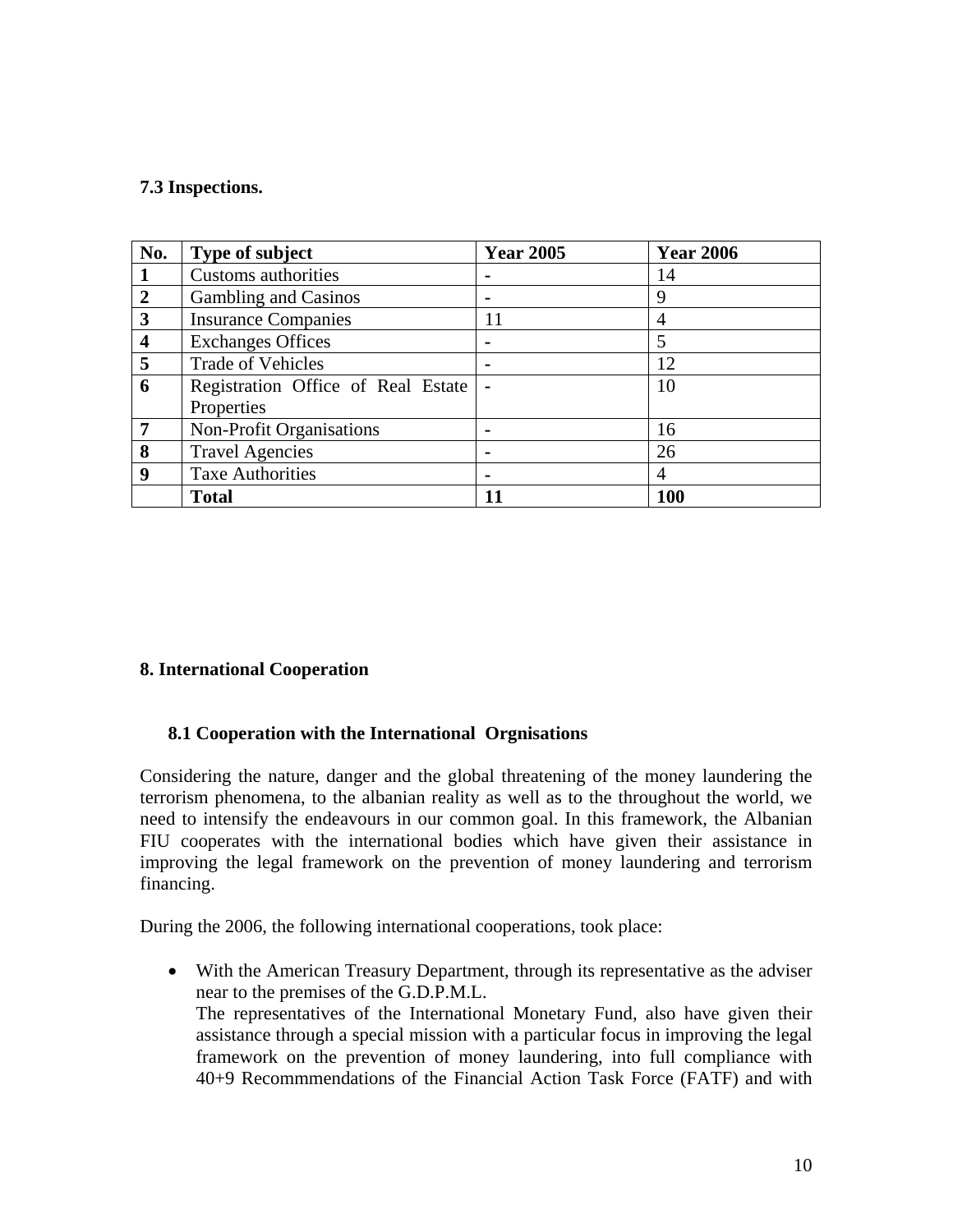the recommendations of the Third Round of the Select Committee of Experts on the Evaluation of Anti Money Laundering Measures (MONEYVAL).

- With the Organisation for the Security and Cooperation in Europe (OSCE), with the Delegation of the European Community presence in Albania (EC), in the framework of the invitation for participating in the Working Group headed by the International Monetary Fund (IMF), concerning the above-mentioned issues.
- Meanwhile, with the Police Assistance Mission of the European Community in Albania (PAMECA), consisted in providing guidance in editing the translation of the Law no 8610, dated 17.05.2000 "On the Prevention of Money Laundering" after the proposed amendments by the Working Group.

#### *The Cooperation with the Egmont Group*

At this time, the Albanian FIU, is a member of the Egmont Group, since the 23 July of 2003 (during the  $11<sup>th</sup>$  Plenary Session of the Egmont Group held in Sidney, Australia). Taking into account this fact, the memnbership in this group that represents a international organisation aiming the cooperation and the exchanging the information in the prevention of money laundering area and terrorism financing area, enables the exchange of the financial intelligence information with the foreign intelligence agencies. Therefore, during January-December 2006, we have sent to the other FIUs 32 request for information and we have received a total of 33, related to these individuals or companies that have provided their incomes from the illicit activities such as the money laundering and terrorism financing and after this, to make use of them for hiding the traces through the investments in the bussines activity or in others manners. The exchange of information is been provided through the everyday cheching of the Egmont Secure Website (ESW), to keep informed with the updated events and all the necessary information about this field, which are published in this ''website''.

In this framework, the cooperation has been enhanced as a result of the signed international agreements between the Albanian FIU and the counterparts. We have signed a total of 26 Memorandum of Understanding and for the year 2007, we intent the signature of a such memorandum with the following FIUs:

|             | Canada     |
|-------------|------------|
|             | Turky      |
|             | Israel     |
| $AUSTRAC -$ | Australia  |
|             | Italia     |
|             | Greece     |
|             | Luxembourg |
|             | Netherland |
|             | Paraguay   |
|             |            |

The australian FIU (AUSTRAC), has shown its interest for the signature of the Memorandum of Understanding betwen two our FIU. Concerning the cooperation with the turkish FIU (MASAK), there is a progress and the signature of the MOU will be finalized after their new draft-law AML/CFT pass at the Turkish Grand National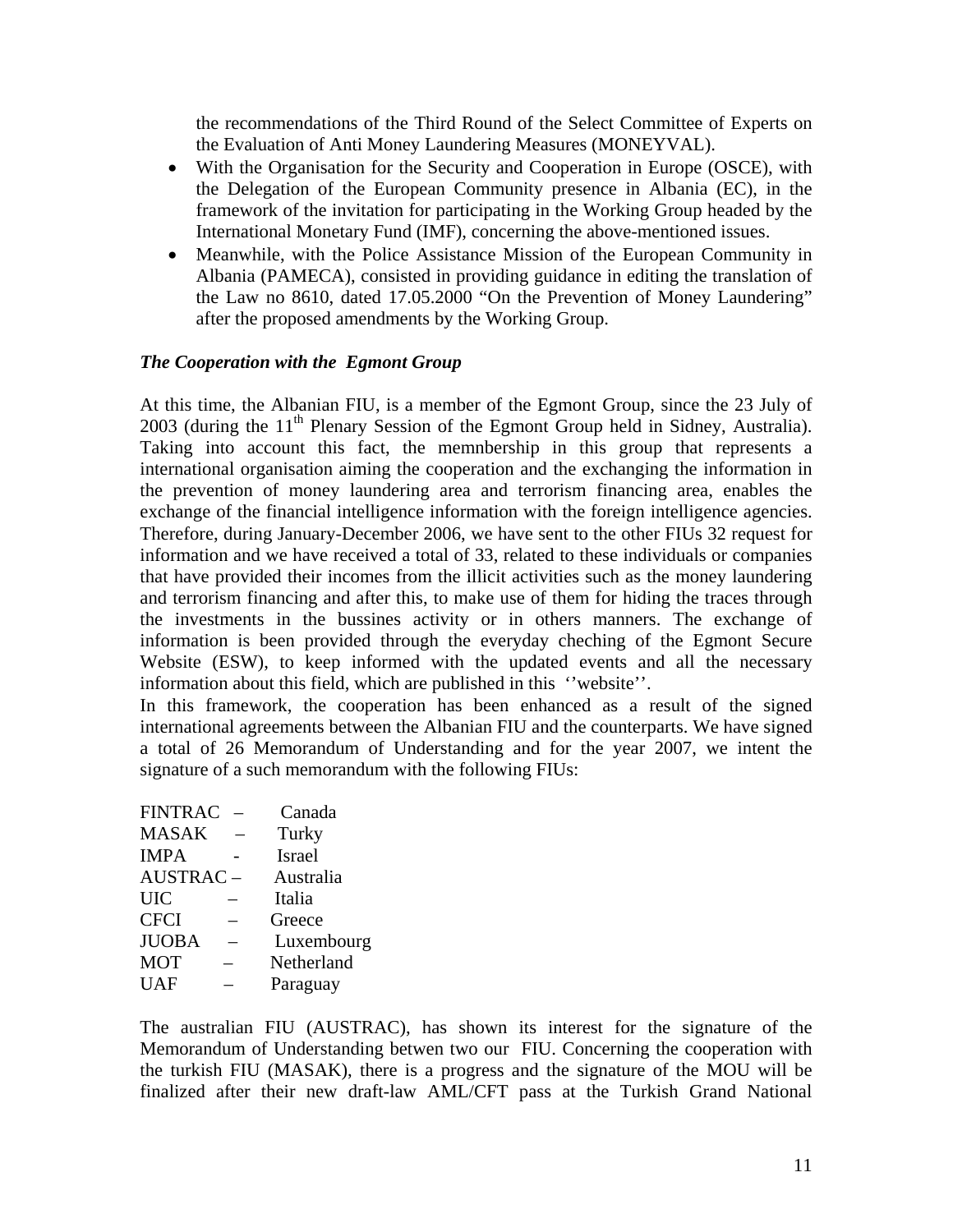Assembly**.** The procedure of the signature of a such memorandum, will be initiate when this draft-law it comes into force.

Our counterpart of Israel (IMPA) and Paraguay (UAF), are glade to receive our proposition for signing the MOU with the Albanian FIU. On the other hand, problems with the neighboring countries such as the Italy and Greece occurred.

#### *Inter-institutional Cooperation*

In the framework of the inter-institutional agreements, started in 2002, with the signing of the MoU

"On the inter-institutional co-operation for the fight against money laundering", between the Ministry of Finance (represented by the GDPML as the Responsible Authority for the fight and prevention of ML/TF) and the Ministry of Interiors, General Prosecutor, Bank of Albania and the Albanian Intelligence Services.

On 28 of April 2006, a MoU was signed between the GDPML and the HIDCA. This MoU enables a mutual co-operation between these institutions which consists in: accelerating the legal procedures for the cases of verifications of the banc accounts, assets and the other properties abroad; the coordination of the actions between the High Inspectorate of the Control and Declaration of the Assets and the General Directorate for the Prevention of Money Laundering. With the other counterparts, according to the Law "On the Prevention of Money Laundering"; the coordination and the collection of the data related to the banc accounts, assets, properties and the financial duties of the Politically Exposed Persons (PEP).

#### 9. **The improvement of the legal framework**

The new draft-law "On the Prevention of Money Laundering" it has finalized in cooperation with the representatives of the International Monetary Fund, headed by Mr. Terence Donovan. Following to the Order issued by Minister of Finance, for this draftlaw, the representatives of the all collaborating institutions such as: the General Prosecutor Office, Ministry of Justice, Ministry of Interior, Bank of Albania, and also to the representatives of the US Treasury Department, have been worked it on, in order that this draft-law is to be represented for approval in a more completed form and in accordance with the necessities in Albania.

The new draft-law with the proposed amendments, will incorporate all the recommendations of the IMF, MONEYVAL Committee, US Treasury Department, into full compliance with the Egmont Group Standards and with FATF  $40 + 9$ Recommendations. This draft-law, it is expected to be enacted within the second six month of the 2007. The relevant amendments of this draft-law consisted in: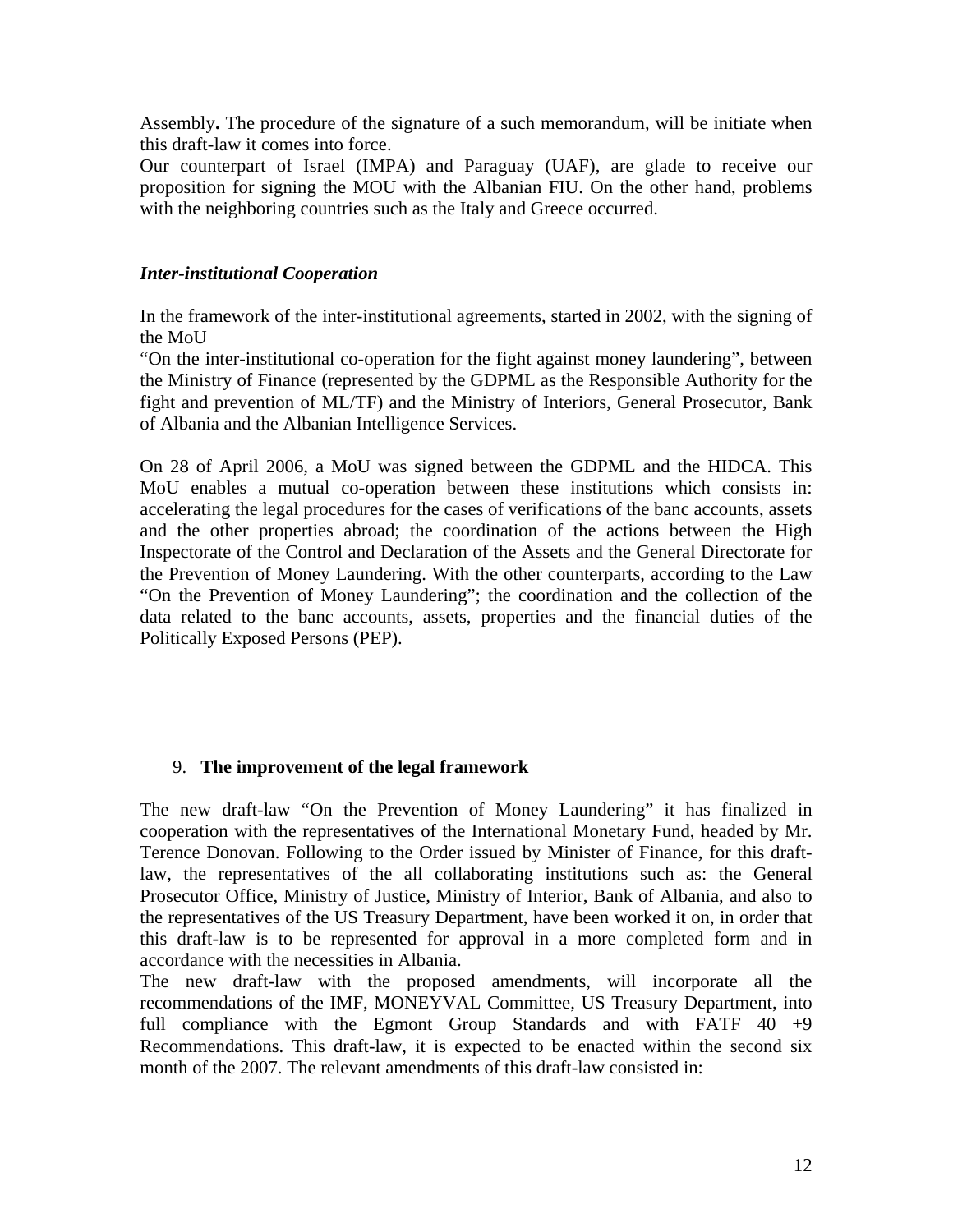- Widely clarifying its activity area, aiming to prevent and laundering the proceeds that come out from the penal acts, in the economical and financial area, as well as to the businesses and non-financial business and professions.
- Increasing of several notions and concepts such as: "fund", "terrorism financing", "beneficial owner", "Politically Exposed Person", "Value or Money Transfert Service", "Correspondent Banking Service". There are represented as new legal definitions, that are inexistent in to the current law.
- Increasing the non-banks subjects, that are considered as tangibles from the money laundering phenomena, gambling and the casinos in all their forms, included the internet as the subject of thos law, the duties of the high level administration of the subjects, in accordance to this law. These two important functions, are added as settlement of the requirments of the third Directive of the Europian Parliament.
- Increasing the "Customer Due Diligence", not only in the contractual area, defined in the existent law.
- Changing the threashold of the report, carrying out the transactions in cash, in an amount equal to, or greater than 1,500,000 Leke, and to all the wire transfers, in an amount equal to or greater than 6,000,000 Leke, or its equicalent in the hard currincy (carrying out as a single transaction or as transactions linked with each other).
- Increasing the duty of the subject, on CDD, if they constat that the client is "Politically Exposed Person".
- Improving the legal framwork for not abusing the professional secret or its privileges.

### **10. Improvment of the Information Technology**

Part of the GDPML structure, is also the IT specialist, taking care of the hardware and software maintenance, as well as the administration of Anty-Money Laundering database program (the reporting system electronaclly) recently installed in GDPML.

The GDPML, has not an IT infrastructure, but only a AML database located in a server recently installed. The access to the Internet, it has provided only for two computers, the first one located in the Director Office and in the second one that enables the exchanging of the information with the counterparts and public relations. For the future, we intent to install an internet network in order to enable the exchanging of information from the AML database to the different users of this network. There is a defency of the hardware, due to the fact that mainly of the specialists, do not have an compiuter in their possession.

The CARDS project of 2004 foresse to install:

• the sofiticated hardware in GDPML, in order to implement the IT project.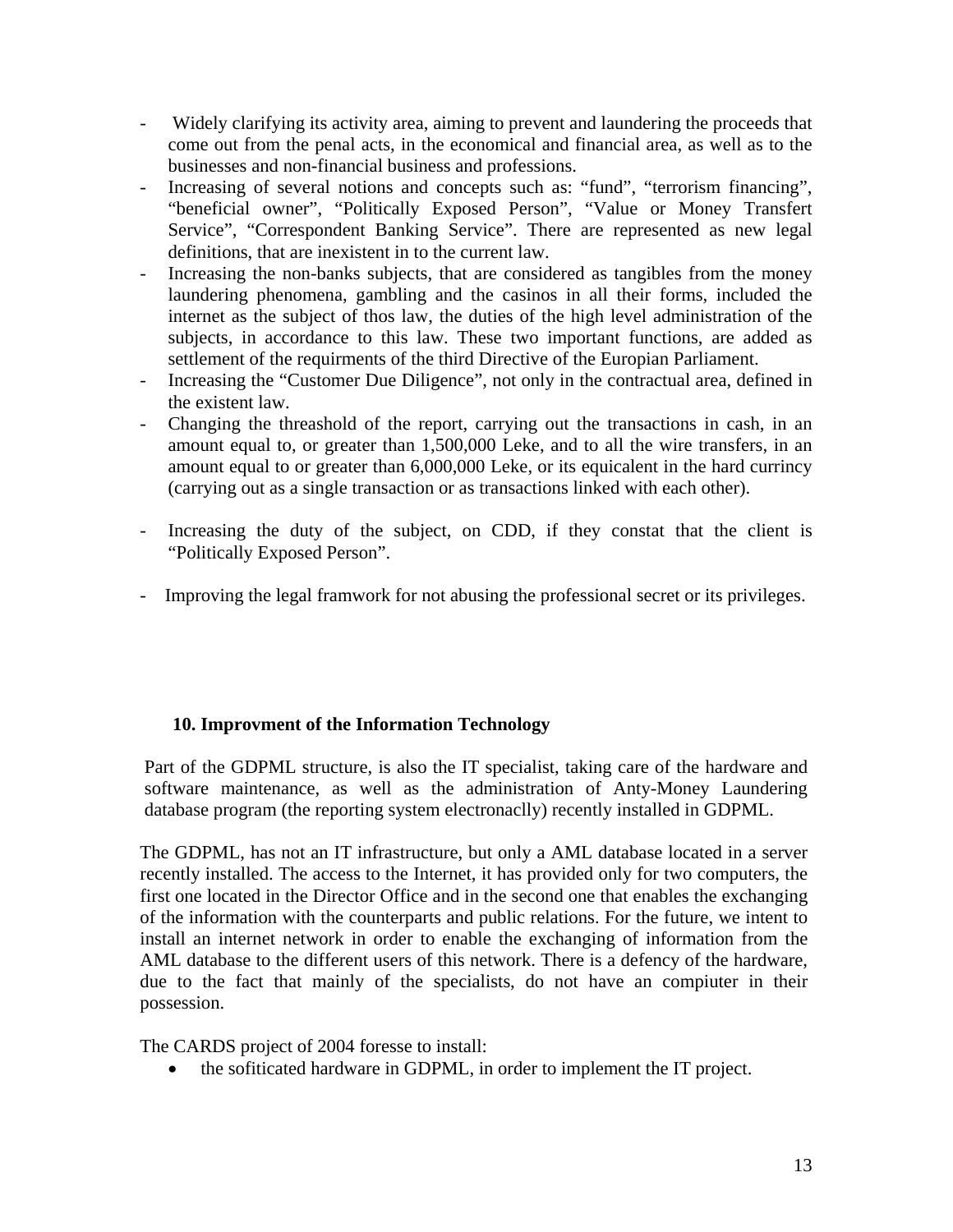- an internal network (that enables the comunication between the different PC within the GDPML, the comunication PC server, to keep the AML database, or to the others PC and hardware sush as the printer, etc. This network, will be composed by two LAN, the first one will have acess to the internet, and the second one only to the internal network).
- Exeternal network with the partner institutions and the reporting subject under this law (within the GOV.NET network). The implementation of this project, will start with:

CARDS 2004 project has a timeframe of two years, enabling the implementation of the IT project under the financement of the European Community, as well as providing three years of technical assistance after the working process is concluded.

Form the fruitful coopearation between GDPML and the reporting subjects, especially to the second level banks, resulted that recently, the reporting threshold (CTR+SAR), has been increased.This reporting, from tha begining date, in 2001, is carried out complitely in hard copy, that has created a lot of difficulty in the correct registering also effecently analyzing of tha data.

The "Anti-Money Laundering"program, has beeb started by the INTECH+, Company, financed from the OSCE in 2003. After the designing, based upon the CTR+SAR templates definied from the law on the Prevention of Money Laundering, the program has been previously installed and experimented in the premises of the GDPML.

After the pilot project, the AML software installation , will bee expanded in 12 other secon level banks. This step will start in March of 2007 and will conclude in September of this year, including the necessary period of time and extension of the program results. The AML program, it is in the possession of the GDPML, and it is provided to make use of it, free of charges, to all the reporting subject. From Febryary until March of 2007, it is foreseen that the reporting near to the GDPML from the five second level banks participating in the pilot project, will be electroniacally carry out.

The AML program, or a similar program (an modern option ), will serve for the reporting of CTR+SAR from the reporting subject, according to the definition of the law. The reporting subject, have not yet decided the time of the implementation, before the conclusion of the project in the second level banks, and the improvement of the existing program, aiming the adapting with the necessities and possibilities in communicating between the reportin subject and GDPML.

#### **11. The main objectives for the working strategy of the year 2007 of the General Directorate for the Prevention of Money Laundering**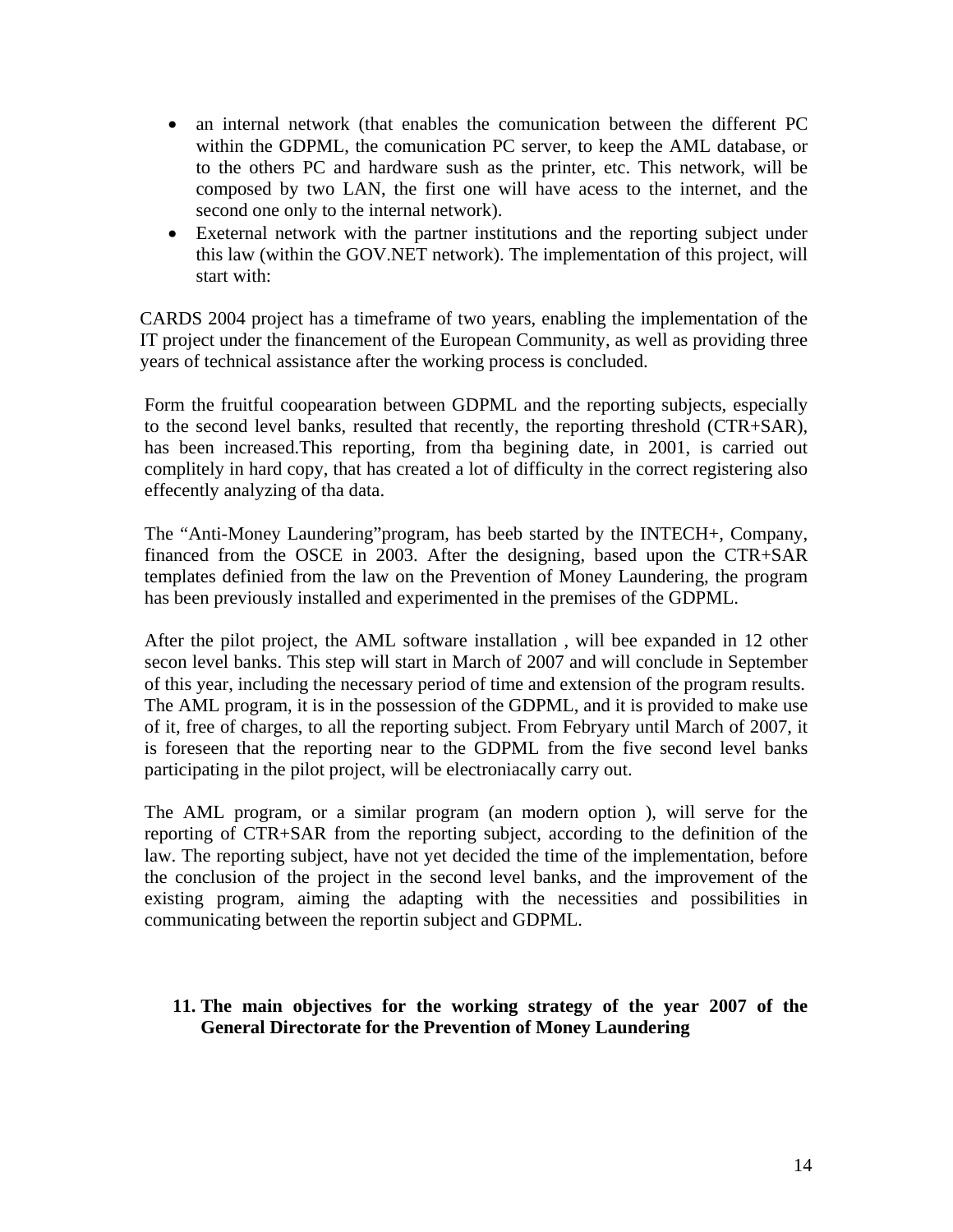During the year 2007, the General Directorate for the Prevention of Money Laundering, aiming the achievement of the important objectives, including those incompleted objectives during the year 2006.

The above mentioned objectives are:

#### **11.1 Inspections**

- To the Tax Authorities.
- To the National Agency of Privatisation,
- To the Inssurance Companies,
- To the Customs Authorities, Local Office of the Real Estate Properties Registration and to the Central Office of the Real Estate Properties Registration (in the framework of the including of these subjects in the new draft-law, as reporting subjects near to the Resposible Authority),
- To the Exchanges Value Offices,
- To the Travel Agencies,
- To the Gambling and Casinos,
- To the second level banks (further to the cooperation with the Bank of Albania, based on the mutual inspections in these law subjects),
- To the Notaries and laywers (in the framework of the including of these subjects referred in the new draft-law, as reporting subjects near to the Resposible Authority),

In order to verify the implementation of the duties, according to the law no. 8610, dated 17. 05. 2000 "On the Prevention of Money Laundering", amended, to the law no. nr.9258, dated 15.07.2004 "On the Measures against terrorism financing" as to the other legal acts issued. Punishments are foressen when the reporting subject, will not fruitful these duties. This objective, will carry out from the specialists of the Directorate of Inspection.

### **11.2 Identification, verification and the analyze of the financial information (received from the reporting subject according to the law, from the other partner institutions or from the counterparts)**

• The analyze of the cases that our FIU, will A receive during the year 2007 and the analyze of those incompleted during 2006, that have indicators for money laundering and terrorism financing,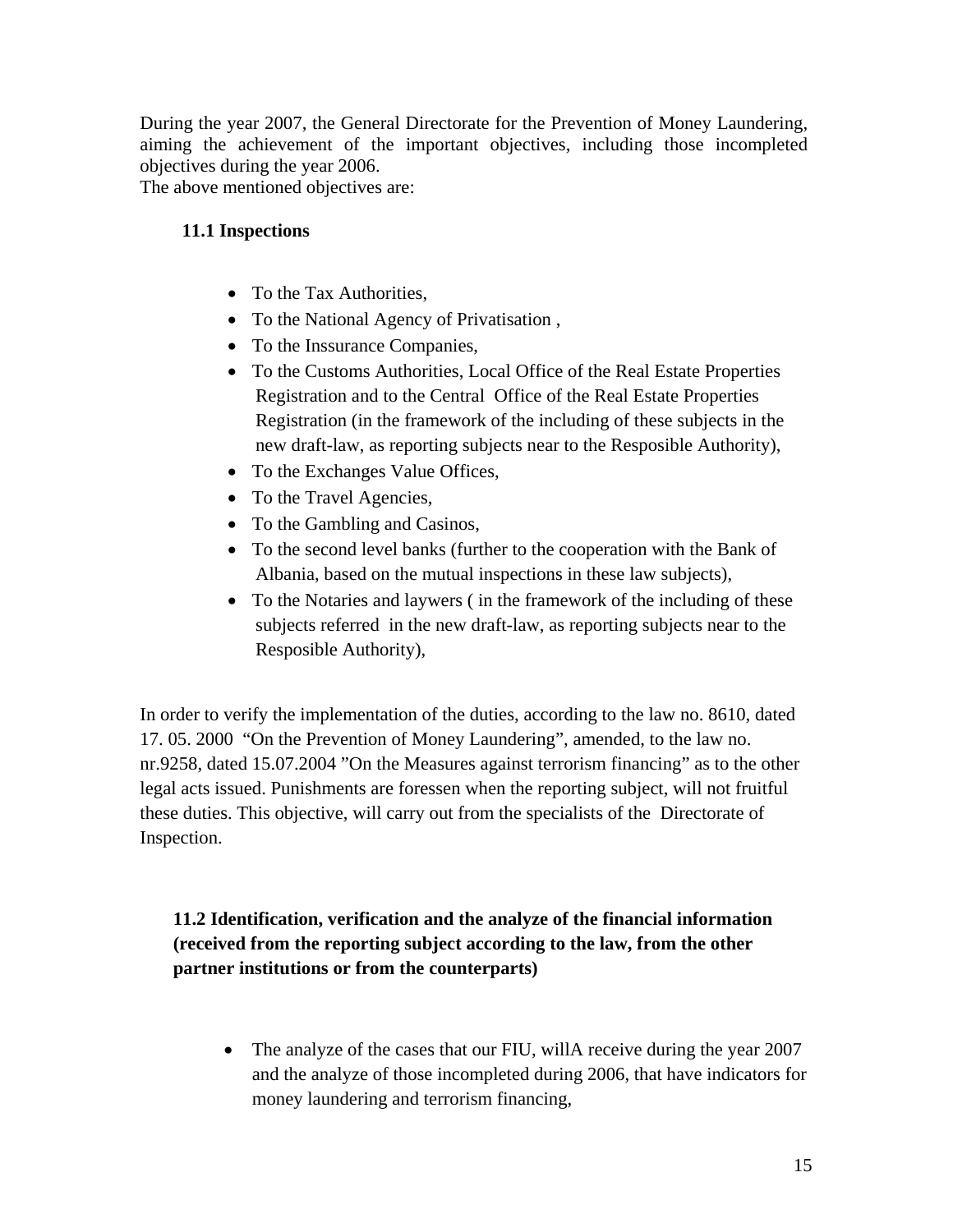• The analyze of the Currency Transaction Report (CTR), (for those that will be represented an interest in the field of monitoring and analyzing transfert, an additional enquary will be carry out from the reporting subject and the law enforcement agencies, regarding to each case, in order to clarify the source of incoms).

In order to intensify and making the analyze deeper, to increase the referred cases to our partner institutions, such as: the General Tax Authority, General Prosecutor, Ministry of Interior as well as the cooperation with our counterparts. This objective will be carry out from the specialists of the Directorate of Analyzing Information.

## **11.3 Strenghthing the inter-institutional cooperation and increasing the cooperation with the reporting subject and the law enforcement agencies**  (through the exchanging information, quickly, correctly and effectively), the work will consisted in :

- Organizing the meeting of the Technical Working Group (The interinstitutional cooperation Group)
	- Following the implementation of the national program, to eleminate the non declaration of cash in the cross border in collaborating with the General Directorate of State Police, General Directorate of Taxation, General Directorate of Custom and with the other institutions.
	- Following the rrefered cases to the Office of General Prosecutor, Ministry of Interior, General Directorate of Taxation, General Directorate of Custom
	- Exchanging the information with all the partner institutions for preparing the cases in a more completed and cleared form, for the law enforcemet agencies, in order to take the necessary measures.
	- Contiunity of the mutual program of the inspections in the second level banks with the coolabotion of the Bank of Albania, as well as the beginning of an inspection mutual program with the General Directorate of the Custom, aiming a training of the Central Units near to the customhouse.

In this framework, we intent to increase the cooperation between the specialists of the two our Directories and to all partner institutions.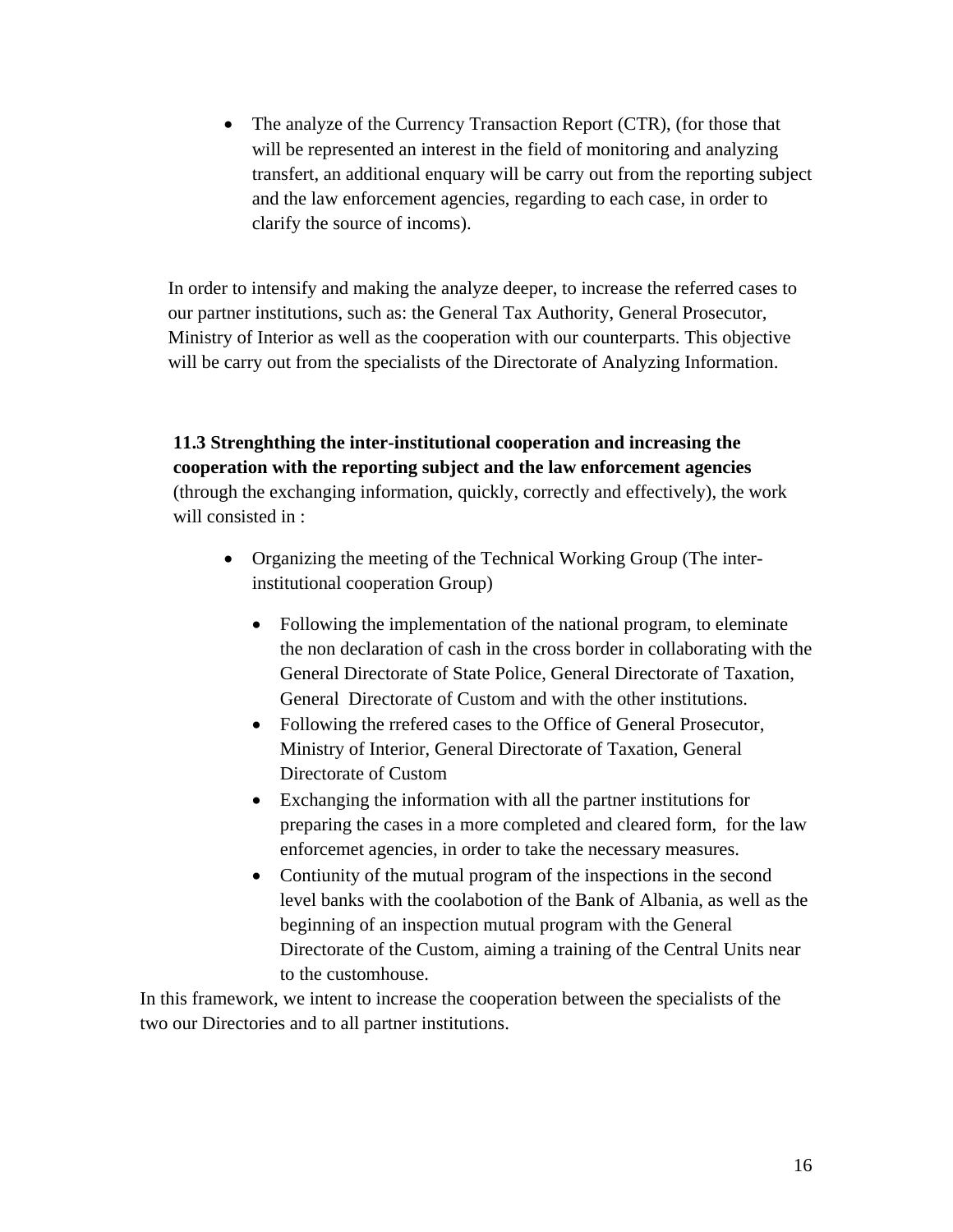#### **11.4 The extension of the AML program in the 12 second level banks**

• installation and experimentation of the program in the center and in their branches

electronaclly reporting only

• receiving electronaclly the reports

These objectives will be achived from the IT specialist of the GDPML, that will continue the work in designing and implementing the information technology infrastructure, as well as the begenning of the twin project in the frame of the CARDS 2004 Program.

#### **11.5 The cooperation**

- Aiming the signature of a MoU with the foreign intelligence agencies, subject to their legislation, ( taking into account the suggestion for the cooperation in exchanging information from the Directorate of Analyzes). These countries, are as follows:
	- $\checkmark$  Italia.
	- $\checkmark$  Greece,
	- $\checkmark$  Australia,
	- $\checkmark$  Israel,
	- $\checkmark$  Paraguay,
	- $\checkmark$  Poland,
	- $\checkmark$  Turky,
	- 9 Unitad Arab Emirates**.**
- Reviewing the signature of the inter-institutional agreements with the law enforcement agencies, after the coming into force of the new draft-law for the prevention of money laundering ( and the bylaws according to this law), drafting the legislation based upon the prevision of the new law on the prevention of money laundering, related to all the law enforcement agencies. The signature of the MoU with the Anti Corruption Department, near to the Council of Ministers.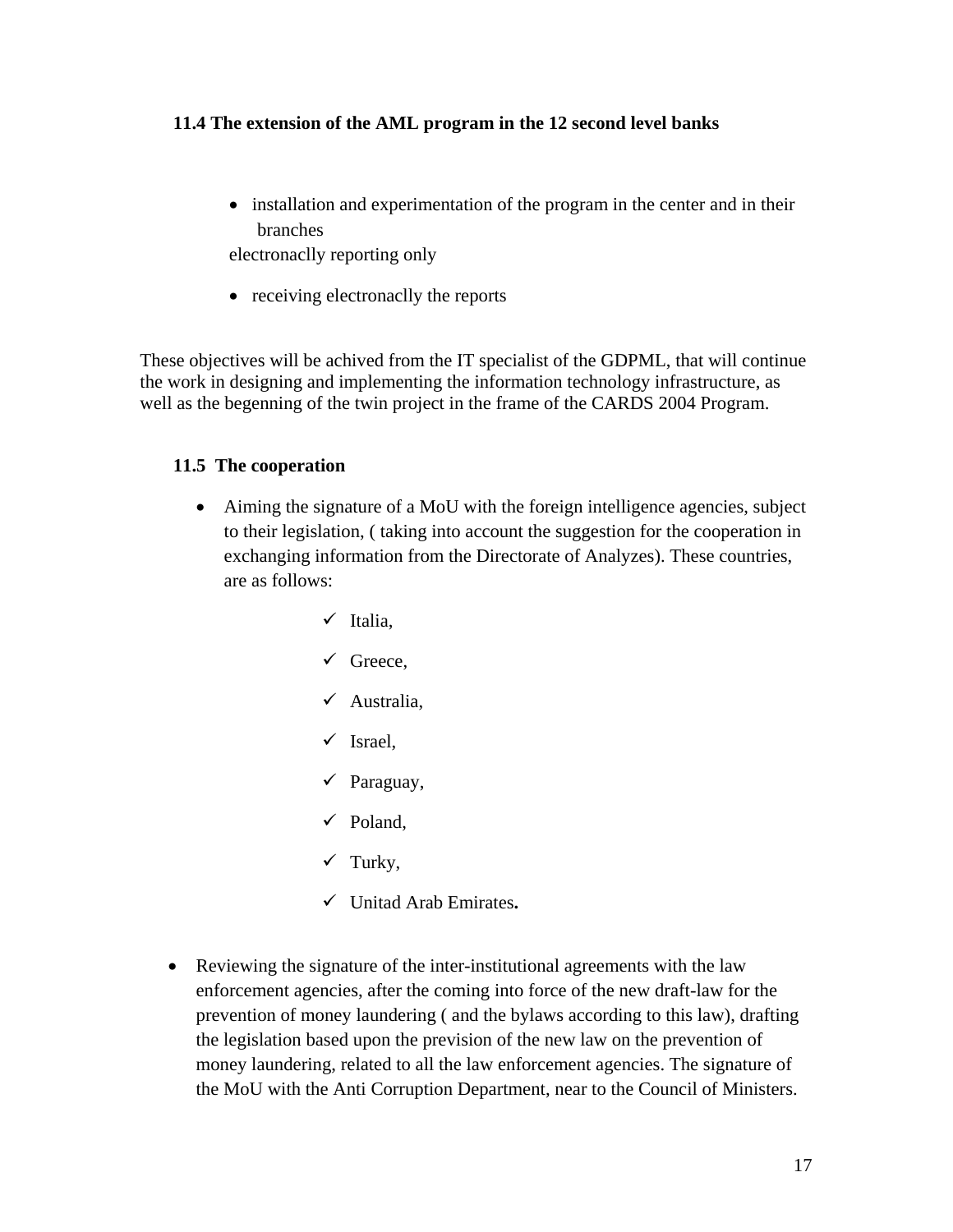• The signature of the MoU with ALUIZNI.

#### 5.3 **Received Reports from the law enforcement agencies**

Following the law on the prevention of money laundering, all the law subjects, are obliged to report to the FIU as the following:

- 1. The reporting subjects, according to the article 3 of the law, report for every suspicion on money laundering and financial transaction above 20 million leke.
- 2. Customs entities, according to the article 10 of the law, report for every transaction of a suspicious activity and in the cross border units for the possession of the traveller's cash, above 1 million leke.
- 3. Tax authorities, according to the article 10/1 of the law, report for every transaction of a suspicious activity.
- 4. The competent authorities that deliver license to the physical and juridical persons, according to the article 10/2 of the law, report for every suspicion on money laundering and financial transactions above 20 million ALL.

| Nr  | <b>Descriptions</b>                                 | <b>FTR</b><br>2006 | <b>STR 2006</b> |
|-----|-----------------------------------------------------|--------------------|-----------------|
| 2.1 | <b>Banks</b>                                        | 48580              | 13              |
| 2.2 | Other Institutions                                  |                    |                 |
| 2.3 | Tax Office                                          |                    |                 |
| 2.4 | <b>Customs</b>                                      | 142                |                 |
| 2.5 | Properties <sup>0</sup><br>Estate<br>Real<br>Office |                    |                 |
| 2.6 | <b>Bank of Albania</b>                              |                    |                 |
| 2.7 |                                                     |                    |                 |
|     | <b>TOTAL</b>                                        | 48731              | 14              |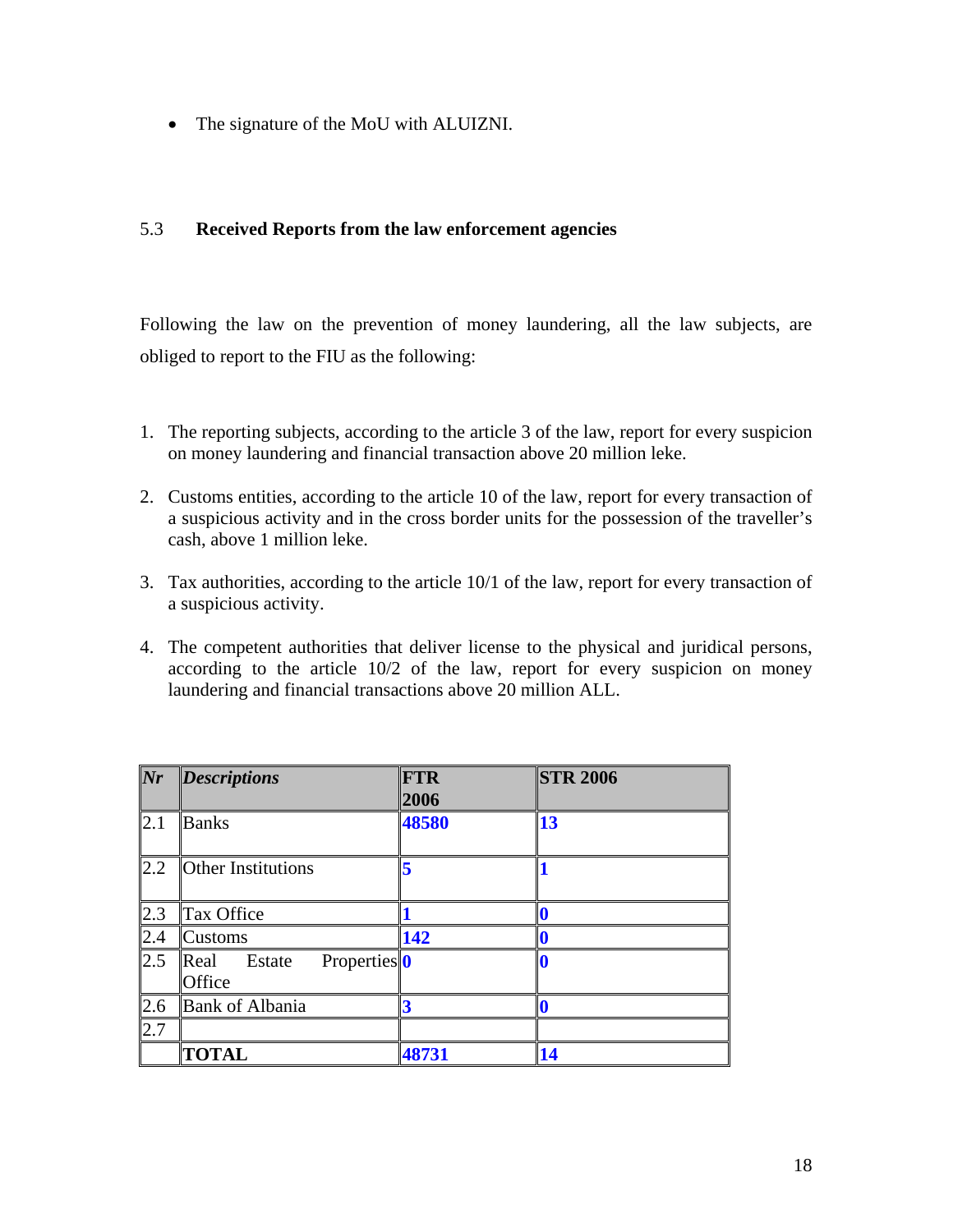#### **Received Reports from banks**

During the year 2006 have been sent **48 731** STR, according to the legal obligations Beside the year 2005, this amount has been increased and the monthly sent reports, are as follows:

### **FTR 2006**

| N <sub>o</sub>          | <b>Month</b> | <b>Amount</b> |
|-------------------------|--------------|---------------|
|                         |              | per month     |
| $\mathbf{1}$            | January      | 4445          |
| $\overline{2}$          | February     | 4088          |
| 3                       | March        | 3653          |
| $\overline{\mathbf{4}}$ | April        | 3446          |
| 5                       | May          | 3783          |
| 6                       | June         | 2798          |
| 7                       | July         | 4047          |
| 8                       | August       | 4752          |
| 9                       | September    | 3826          |
| 10                      | October      | 4508          |
| 11                      | November     | 4060          |
| 12                      | December     | 5325          |
|                         | <b>Total</b> | 48731         |

During the year 2006, according to the legal obligation 14 STR (suspicious transaction report) have been sent.

These STR are as the result of the directly contact, with the representatives of the Analysis Directory, and the representatives of the second level banks, after the training courses organised with the employess from some banks and the raised this concern from the General Director of the GDPML during the Inter-Institutional Technical Work Group for the prevention of the money and the terrorism financing .

During the year 2006, from the Law enforcement agencies, have been sent 5 (five) request for the further follow-up procedures, that were considering as Financial Transactions Report (FTR)

#### **Received Reports from Tax Office**

During the year 2006, from the Tax Office, has been sent 1(one) FTR (for further followup procedures), according to some violations. Normally, the Tirana Branch Tax Office, must execute legal procedures aiming the filling up of the suspicious information form hereby supervisory authority, which is General Directory of Tax Office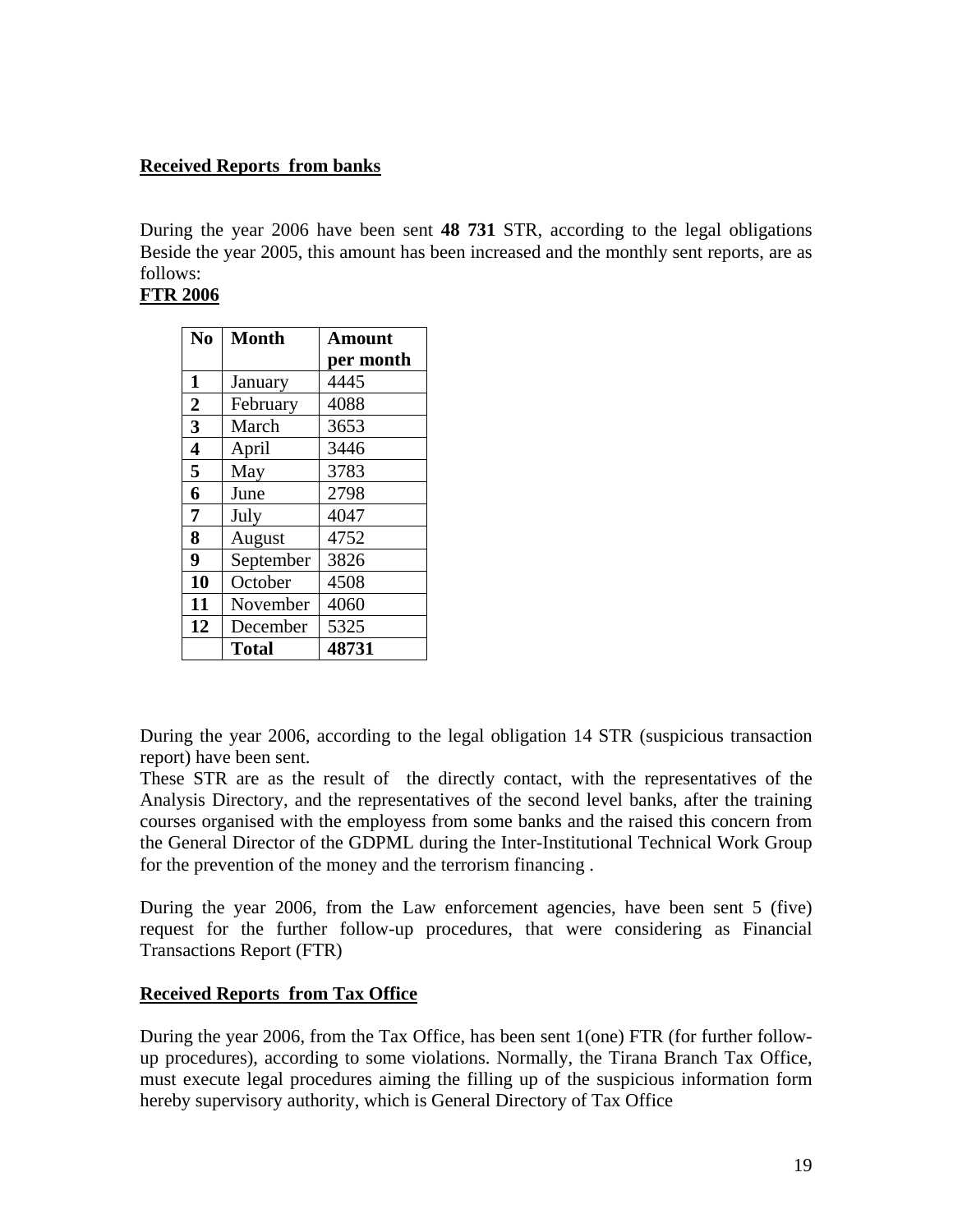We emphasize that colaboration with General Directorate of Taxation break off wistful to some directions or to some point:

- 1. The central unit that is recognizing as supervisory authority, it has not functioned according to the legal duties for the prevention of money laundering.
- 2. Some delays for some information delivery by them, requested by GDPML.
- 3. Deficiency of the suspicious transactions reporting (STR).

#### **Received Reports from General Directory of Costumes**

 During the year 2006, Customs entities, according to law-abiding measures, report for every transaction of a suspicious activity and in the cross border units for the possession of the traveller's cash, above 1 million lek. Wuold point,that we didn' recive any STR deliveryed by Costumes Authority and the Supervisory Central Unit did not function aibiding-law acording the Law no 8610 "On the Prevention of Money Laundering " dated 17.05.2000 ammended.

 Didn't functioned Supervisory Authority (Contact Person) according to the criterions (standards) well-defined by the Law no 8610 "On the Prevention of Money Laundering " dated 17.05.2000 ammended.

 We didn't recive any STR from Costumes Authority although GDPML had inspected and all ours extended requests for reporting suspicious cases defined with directive of the Minister of Finance.

 During this year have been recived 142 Reports from Albanian Costumes, that 14 from them are illegible. One hundred twentyeghty ( 128) reports were recived from Rinas Costumes evidencing as the following.National Transport Entry havn't been completed correct.Some parts of this entry haven't been completed or let say that haven't been completed correct.

Cash Entry at the Albanian Costumes Authority

| N <sub>o</sub> | costumes         | No.of entry    |
|----------------|------------------|----------------|
| serial         |                  |                |
| 1              | Rinas            | 115            |
| 2              | Kakavije         | $\overline{2}$ |
| 3              | Vlore            | 8              |
| 4              | Shkoder          | 3              |
|                | Amount           | 128            |
|                | <b>Illegible</b> | 14             |
|                | <b>FTR</b>       |                |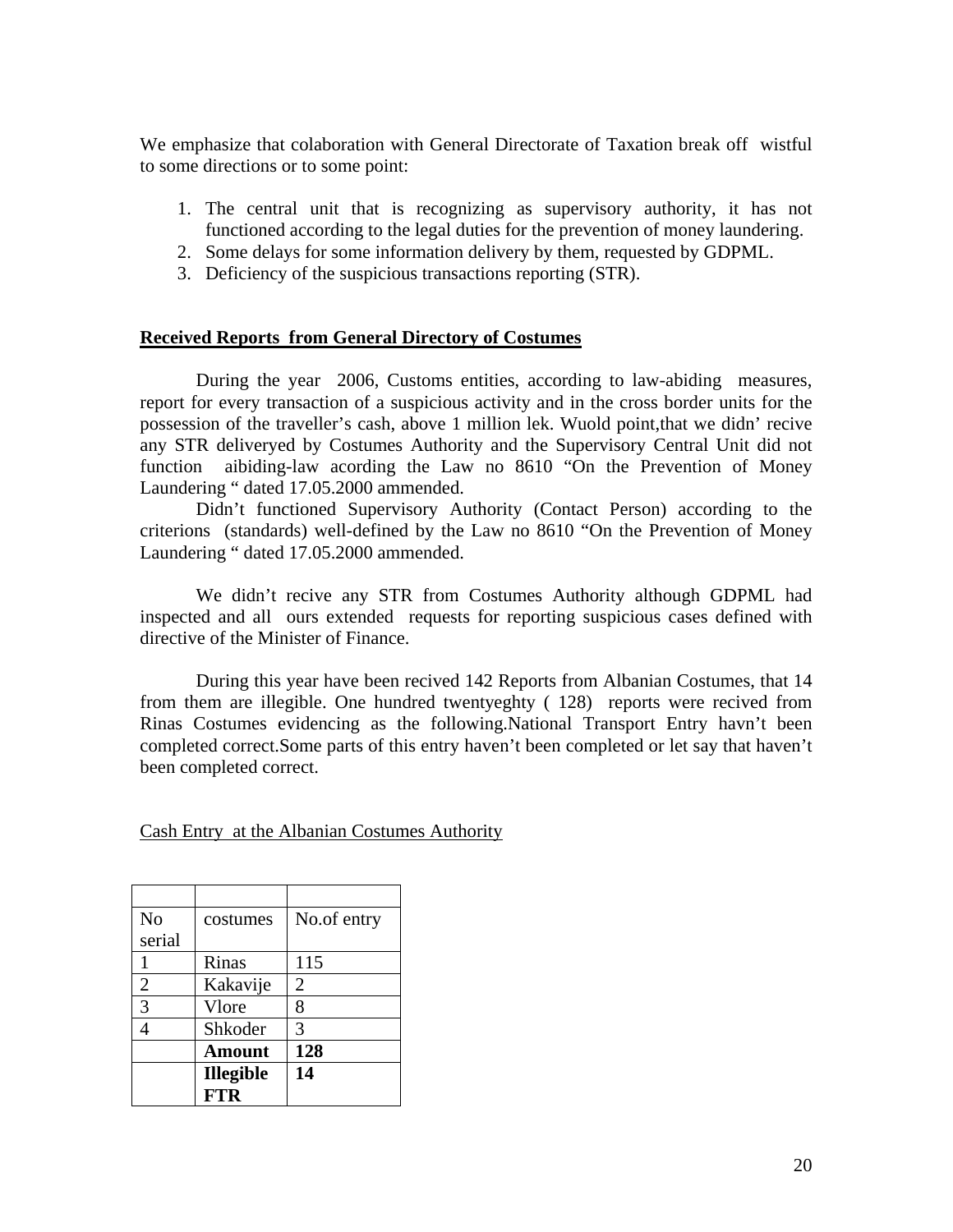### **TOTALI 142**

Would point,in spite of CTR and entry value, the currency's quantity jut out in the furtively way is notably.

Cash Entry to the Foreign Costumes Authority

| No.    | Costumes        |             |
|--------|-----------------|-------------|
| Serial | Authority       | No.of entry |
|        | <b>Bulgaria</b> | 319         |
| 2      | Greece          | 14          |
| 3      | Italy           | 86 (person) |
|        | Italy           | 1(l.l.c)    |
|        | <b>TOTAL</b>    | 420         |

.

 During 2006, according the programe "prevention of Cash many transport in check point" from Albanian State Police there are identified and reported to Albanian FIU two cases; 1 kosovar citizen and 1albanian citizen.

#### **5.4 The Reports taken from Central Office of Real State Proprieties (CORSP)**

Durin 2006, from CORSP there is not reported no any PTR. Even inspection done from Inspection Departamnet od Albanian FIU and direct contacts of General Director trying and sensibilasing authorities to run the law and to report FTR, their neglisence has delay and sabotage the work and results of Albanian FIU.

After notes done from AFIU on delays fror freezing of Loxhall shpk assets, after the Order of Minister of Finances, from AFIU there are done many efforts to organise and setup the Unit of 'the contact person' and compilating internal regulation. Still CORSP is not active and is not reporting any PTR and FTV.

#### **6 – information sharing with legal subjects and other institution apointed by law to collaborate with AFIU.**

| N <sub>0</sub> | <i>Descriptions</i>         | <b>Requested</b><br><b>informations</b><br>during the year the year 2006 | <b>RequestingInfor</b><br>during<br>mations |
|----------------|-----------------------------|--------------------------------------------------------------------------|---------------------------------------------|
| 2.1            | <b>Seconds Banks</b>        | 2006<br>1763                                                             | 1615                                        |
| 2.2            | General Directory of Tax 97 |                                                                          | 76                                          |

#### **6.1 Information shared from NIF with other agencies.**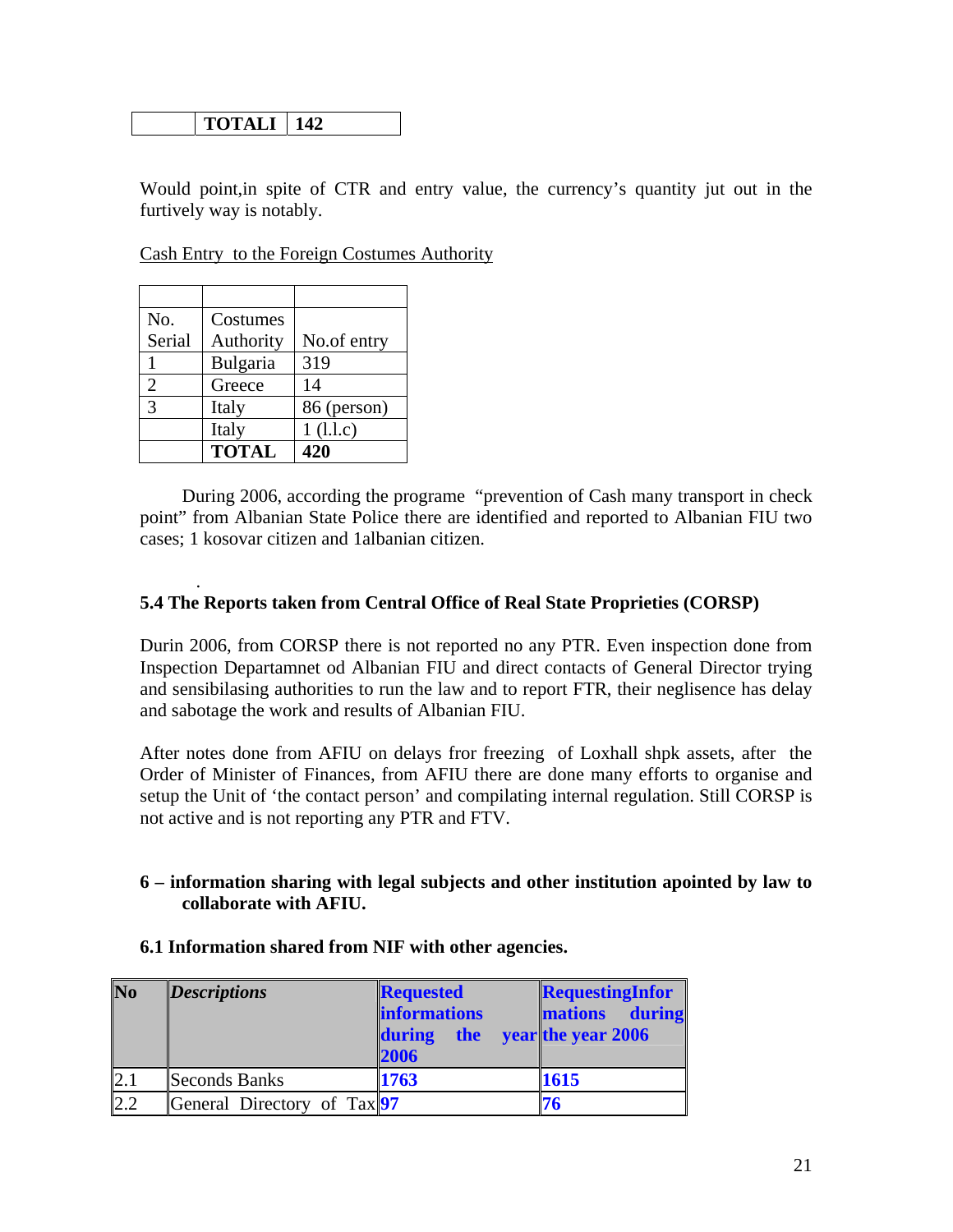|     | Office                                                        |                         |                         |
|-----|---------------------------------------------------------------|-------------------------|-------------------------|
| 2.3 | $\mathrm{of}8$<br>General Directory<br><b>Costumes Office</b> |                         | 8                       |
| 2.4 | <b>Interior Ministry</b>                                      | 50                      | 30                      |
| 2.5 | S.I.S                                                         | 28                      | 10                      |
| 2.6 | <b>CIPRE</b>                                                  | 65                      | 53                      |
| 2.7 | <b>ILDKP</b>                                                  | 2                       |                         |
| 2.8 | <b>Bank of Albania</b>                                        | $\overline{2}$          |                         |
| 2.9 | Ministry of Justice                                           | $\bf{0}$                | $\bf{0}$                |
| 3.0 | <b>Comercial Register Office</b>                              | $\overline{\mathbf{4}}$ | $\overline{\mathbf{6}}$ |
| 3.1 | Prosecutor's Office                                           | 37                      | 38                      |
| 3.2 | Ministry<br>Finance, Kabinet,<br>M.Foreign Affairs j          | of 16                   | 15                      |
| 3.3 | Counterparts & A. A.                                          | 32                      | 32                      |
| 3.4 | Ministry of Economy                                           | $\overline{\mathbf{3}}$ | $\bf{0}$                |
|     |                                                               | 2107                    | 1893                    |

For information sharing the Directory of Analise has function according the Law of Anti Money Laundering and against financing terrorism and into the Law of Document clasiffication "State Secret".

- Law no.r. 8610, date 17.05.2000 "Preventation of Money Laundering" revesed and its guides.
- Law no.9258, date 15/07/2004 "Masures against terririsme finanicing" and its guides.
- Law no.8457, date 11.02.1999 "For clasified information" i recomplied and its guide.

After notes done and training of the staf od the Directory of Analise, the quality of information sharing with other subjects and agencies is increased.

| <b>Practics</b> |    |                              |  |
|-----------------|----|------------------------------|--|
| <b>Total</b>    |    | On process   To be activated |  |
| 233             | 88 | 145                          |  |

Due to notes of General Director of AFIU to increase the quality of archiving, we are in proces of finishing those practices

#### **7 – The comparision with 2005 calendaric year.**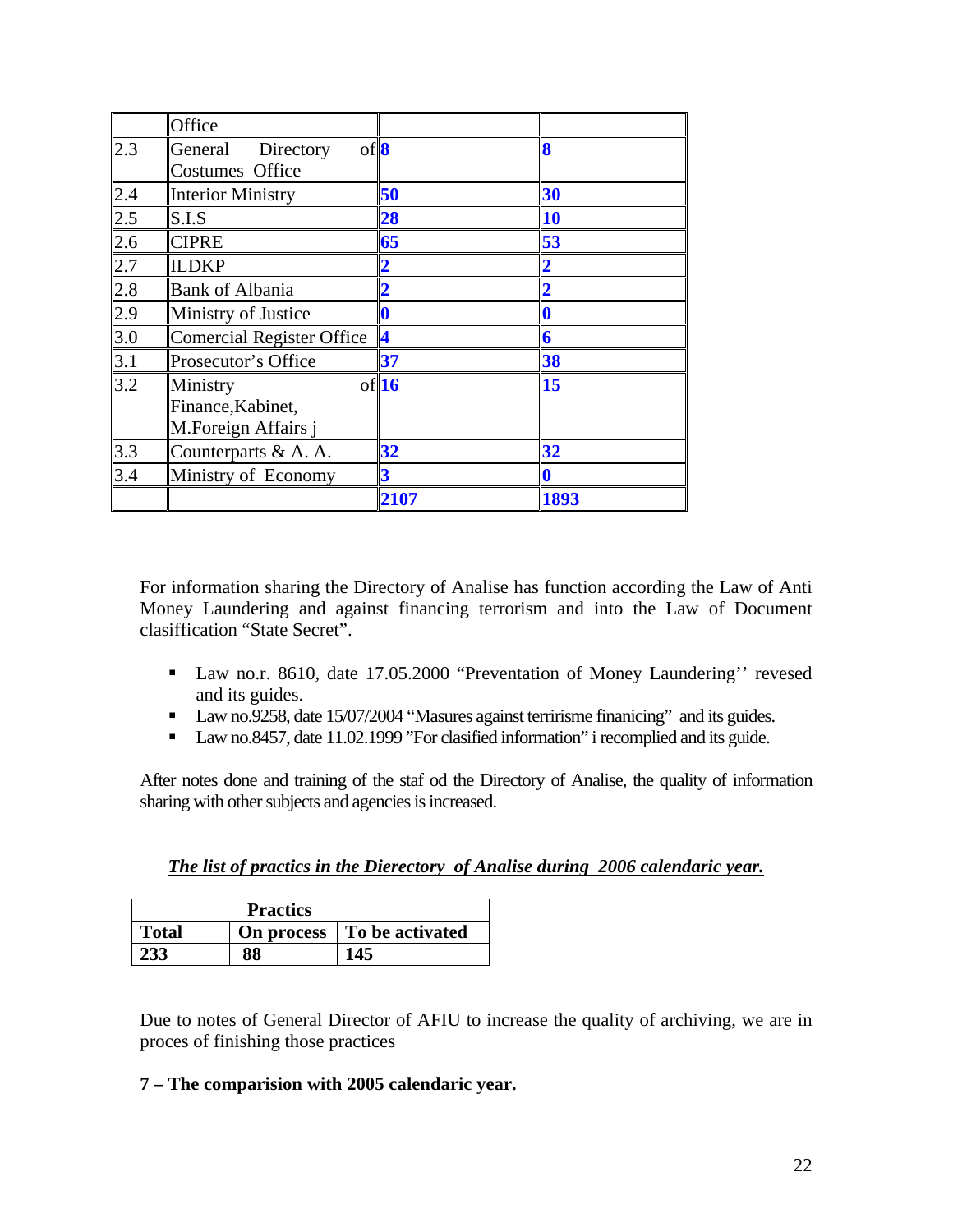| N <sub>0</sub> | <b>Description</b>                          | <b>Year 2005</b> | <b>Year 2006</b> |
|----------------|---------------------------------------------|------------------|------------------|
|                | To BoA                                      | 0                | 19               |
| $\overline{2}$ | To DPT non declaration of incomes           | $\boldsymbol{0}$ | 8                |
| 3              | To State Police for further investigations  | 10               | 11               |
| $\overline{4}$ | Denounce to the Procsecutor                 | 11               | $\boldsymbol{3}$ |
|                | Money lundering                             |                  | 2                |
|                | <b>Financing of Terrorism</b>               |                  |                  |
| 5              | Te denuar (money lowndering)                | 0                | 0                |
| 6              | In Process                                  | 0                | 0                |
| 7              | <b>Mesaures:</b>                            |                  |                  |
|                | 1. Orders for frozen of (assets, propertie, | 7                | 8                |
|                | investments):                               |                  |                  |
|                | Money lundering                             |                  | 0                |
|                | Financing of Terrorism                      |                  | 8                |
|                | 2. Frosen Bank Accounts                     | 12               | 7                |
|                | Money lundering                             |                  | $\bf{0}$         |
|                | <b>Financing of Terrorism</b>               | 12               |                  |

# **7.1 Raports sent from AFIU to the Prosecutor, MoPO, etc,**

## **7.2 – reports taken from other agencies partners of AFIU**

| $\overline{\text{No}}$ | <b>Description</b>                              | <b>RTV</b><br>2005 | <b>RTV</b><br>2006 | <b>RAD</b><br>2005 | <b>RAD</b><br>2006 |
|------------------------|-------------------------------------------------|--------------------|--------------------|--------------------|--------------------|
| $\overline{2.1}$       | <b>Banks</b>                                    | 26869              | 46507              | 6                  | 14                 |
| 2.2                    | Other Institutions                              | 123                | 5                  | 21                 |                    |
| 2.3                    | <b>Taxation Agencies</b>                        |                    |                    | 16                 |                    |
| 2.4                    | Customers (statement of<br>cash in check point) |                    | 114                | 33                 |                    |
| 2.5                    | (CORSP)                                         |                    |                    | 13                 |                    |
| 2.6                    | <b>BoA</b>                                      |                    | 3                  |                    |                    |
| 2.7                    | <b>MoPO</b>                                     |                    |                    | 18                 |                    |
|                        | <b>TOTAL</b>                                    | 26992              | 46630              | 107                | 15                 |

### **7.3 Investigations**

| 2005<br><b>Year 2006</b><br>No.<br>ear<br><b>Year</b> |  |  | <b>Activity Description</b> |  |  |
|-------------------------------------------------------|--|--|-----------------------------|--|--|
|-------------------------------------------------------|--|--|-----------------------------|--|--|